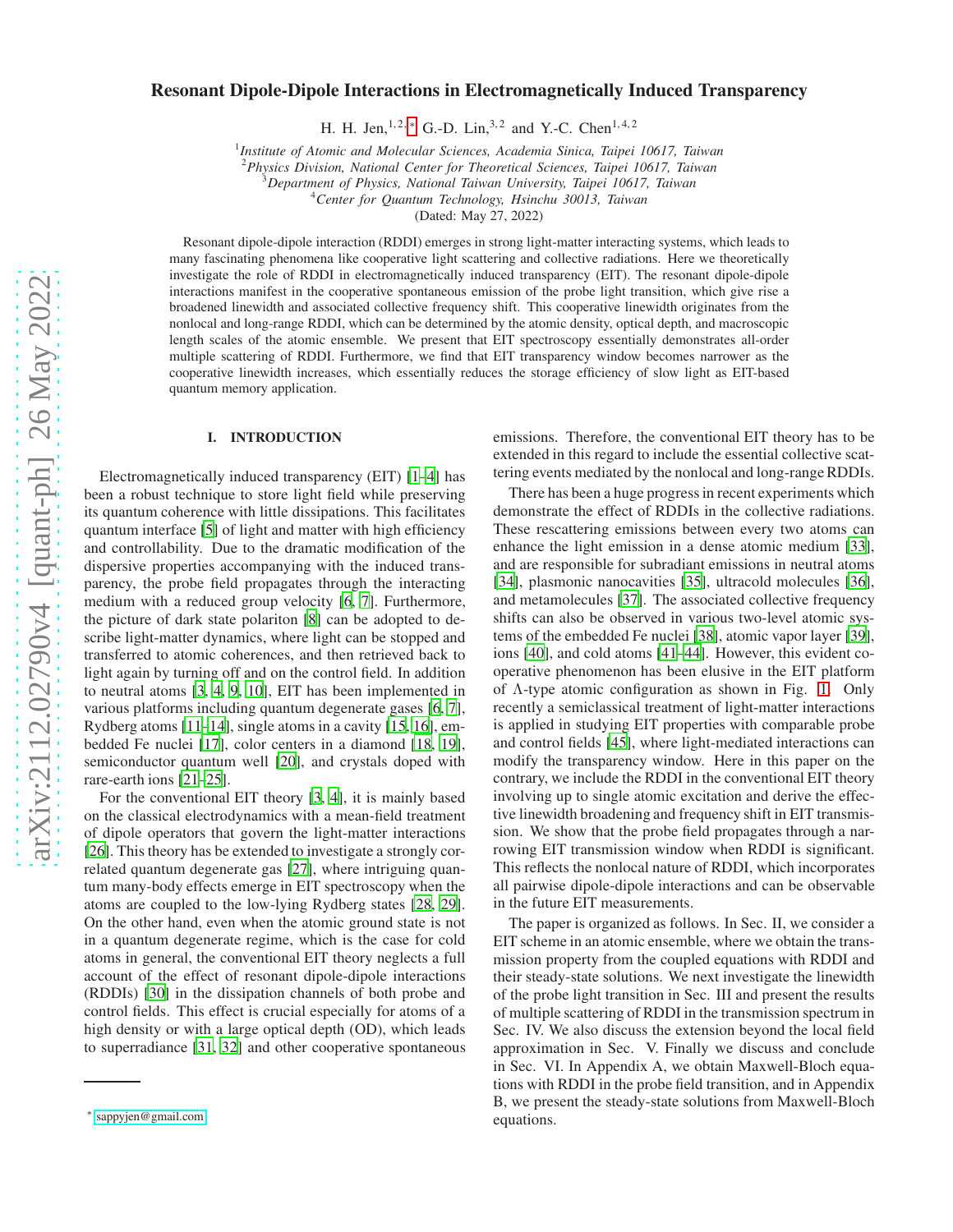

<span id="page-1-0"></span>FIG. 1. Schematic plot of multiple scattering of light and EIT scheme with RDDI. (a) An excited atom emits and scatters light through many rescattering events between atoms before leaving the media and being observed. (b) A conventional EIT scheme with control  $\Omega_c$ and probe fields  $\Omega_p$  interacting with three-level configurations in the upper inset plot with spontaneous emission decay rate  $\gamma_{31}$ . Probe and control field detunings are denoted as  $\delta_p$  and  $\delta_c$ , respectively. With the effect of pairwise RDDI  $K_{\alpha\beta}$  which involves a collective decay  $F_{\alpha\beta}$  and frequency shift  $G_{\alpha\beta}$  between every other atoms, a level diagram for two atoms is presented in the lower inset plot as a demonstration, where super- and subradiant eigen decay rates  $\gamma_{31} \pm F_{\alpha\beta}/2$ are associated with eigenstates  $|\phi_{1(2)}\rangle = (|01\rangle_{\alpha\beta} \pm |10\rangle_{\alpha\beta})/\sqrt{2}$ , respectively.

## II. RDDI EFFECT IN EIT

## A. Hamiltonian and Lindblad forms

The effect of RDDI in light propagation is mainly investigated in  $N$  two-level atoms, where a coupled-dipole model along with Maxwell-Bloch equation can describe light-atom dynamics [\[46\]](#page-10-35). This treatment is valid when a weak driving field is considered, which effectively takes into account of the effects from both RDDI and the propagating light field in the time-evolving atomic coherences. This leads to an effective linewidth broadening and associated frequency shift for the light field transition [\[44](#page-10-33), [47](#page-10-36), [48\]](#page-10-37). We follow this similar treatment in our EIT setup using  $\Lambda$ -type atoms in Fig. [1,](#page-1-0) where a probe field  $\Omega_p$  couples the ground  $|1\rangle$  to the excited state  $|3\rangle$  while a control field  $\Omega_c$  couples  $|3\rangle$  to the other hyperfine ground state  $|2\rangle$ . The ground state coherence establishes on absorbing a probe and emitting a control photon, which excites one of N atoms to  $|2\rangle$  collectively. Therefore, a probe photon exchanging with atomic coherence forms a dark-state polariton which propagates through the medium, almost immune to the intrinsic spontaneous emission  $\gamma_{31}$ , and thus keeps its waveform intact inside the medium. Since light couples the atoms collectively, RDDI in the dissipation process should have an effect on EIT spectroscopy, especially for a dense atomic cloud.

For a conventional EIT setup [\[9\]](#page-10-5) as an example, the system

parameters are  $N \sim 5 \times 10^9$  in a cloud size of  $3 \times 3 \times 14$  mm<sup>3</sup>, which has an average atomic density  $\sim 4 \times 10^{10}$  cm<sup>-3</sup>. For a peak density around  $10^{11}$  cm<sup>-3</sup> and considering an interaction volume determined by probe field propagation along the long axis with a cylindrical geometry of  $\pi(0.2)^2 \times 14$ mm<sup>3</sup>, we have  $N \sim 1.8 \times 10^8$  with an optical density ~ 400. This parameter regime is particularly relevant in conventional EIT experiments as quantum memory applications, where the propagation effect of the probe field becomes essential. In this parameter regime, there is no possible numerical simulation using present computation technology. Therefore, we intend to provide an analytical calculation of EIT spectroscopy in a cigar shape of atoms with a relatively large optical density under a moderate atomic density in the order of  $10^{10}$  to 10<sup>11</sup> cm−<sup>3</sup> . In such a long sample of atoms, we note that the Beer-Lambert law for light propagation can be retrieved and sustained, which would otherwise break down in a thin slab geometry of dense atoms [\[49\]](#page-10-38).

Here we include and focus on the effect of RDDI in the probe transition and investigate how it modifies the conventional EIT theory. This RDDI should also manifest in the control field transition and between two ground states, with respective intrinsic decay rates  $\gamma_{32}$  and  $\gamma_{21}$ . However, a relatively large  $\Omega_c$  and vanishing populations in  $|2\rangle$  and  $|3\rangle$  are legitimate to neglect this effect on  $\gamma_{32}$ , in contrast to the weak  $\Omega_p$ . The ground state decoherence also involves an inappreciable dipole transition, and therefore the effect of RDDI on  $\gamma_{21}$  should be insignificant compared to  $\gamma_{31}$ .

The Hamiltonian for EIT in interaction picture reads

$$
\hat{H}_I = \hbar \delta_p \sum_{\mu=1}^N \hat{\sigma}_{11}^{\mu} + \hbar \delta_c \sum_{\mu=1}^N \hat{\sigma}_{22}^{\mu} \n+ \sum_{\mu=1}^N \left( -\frac{\hbar \Omega_p}{2} e^{i\mathbf{k}_p \cdot \mathbf{r}_\mu} \hat{\sigma}_{13}^{\mu, \dagger} + h.c. \right) \n+ \sum_{\mu=1}^N \left( -\frac{\hbar \Omega_c}{2} e^{i\mathbf{k}_c \cdot \mathbf{r}_\mu} \hat{\sigma}_{23}^{\mu, \dagger} + h.c. \right),
$$
\n(1)

where the wave vectors of the fields are  $k_p$  and  $k_c$  with the Rabi frequencies  $\Omega_p$  and  $\Omega_c$  respectively, and the atomic dipole operators are  $\hat{\sigma}_{ij}^{\beta} \equiv |i\rangle_{\beta} \langle j|$ ,  $\hat{\sigma}_{ij}^{\beta,\dagger} \equiv \hat{\sigma}_{ji}^{\beta}$ . The detunings are defined as  $\delta_p = \omega_p - \omega_{31}$  and  $\delta_c = \omega_c - \omega_{32}$ , where the central frequencies of light fields are  $\omega_p$ ,  $\omega_c$ , and the atomic transition frequencies are  $\omega_{31}$ ,  $\omega_{32}$ . To account for RDDI effect in the probe field transition, we use Lindblad forms [\[50\]](#page-10-39) to fully describe the system dynamics, and the Master equation for arbitrary operators  $\ddot{Q}$  in Heisenberg picture becomes

$$
\frac{d\hat{Q}}{dt} = -\frac{i}{\hbar}[\hat{Q}, \hat{H}_I] - i \sum_{\mu \neq \nu, \nu}^{N} [\hat{Q}, G_{\mu\nu} \hat{\sigma}_{31}^{\mu} \hat{\sigma}_{13}^{\nu}] + \mathcal{L}_p[\hat{Q}] + \mathcal{L}_c[\hat{Q}] + \mathcal{L}_g[\hat{Q}],
$$
\n(2)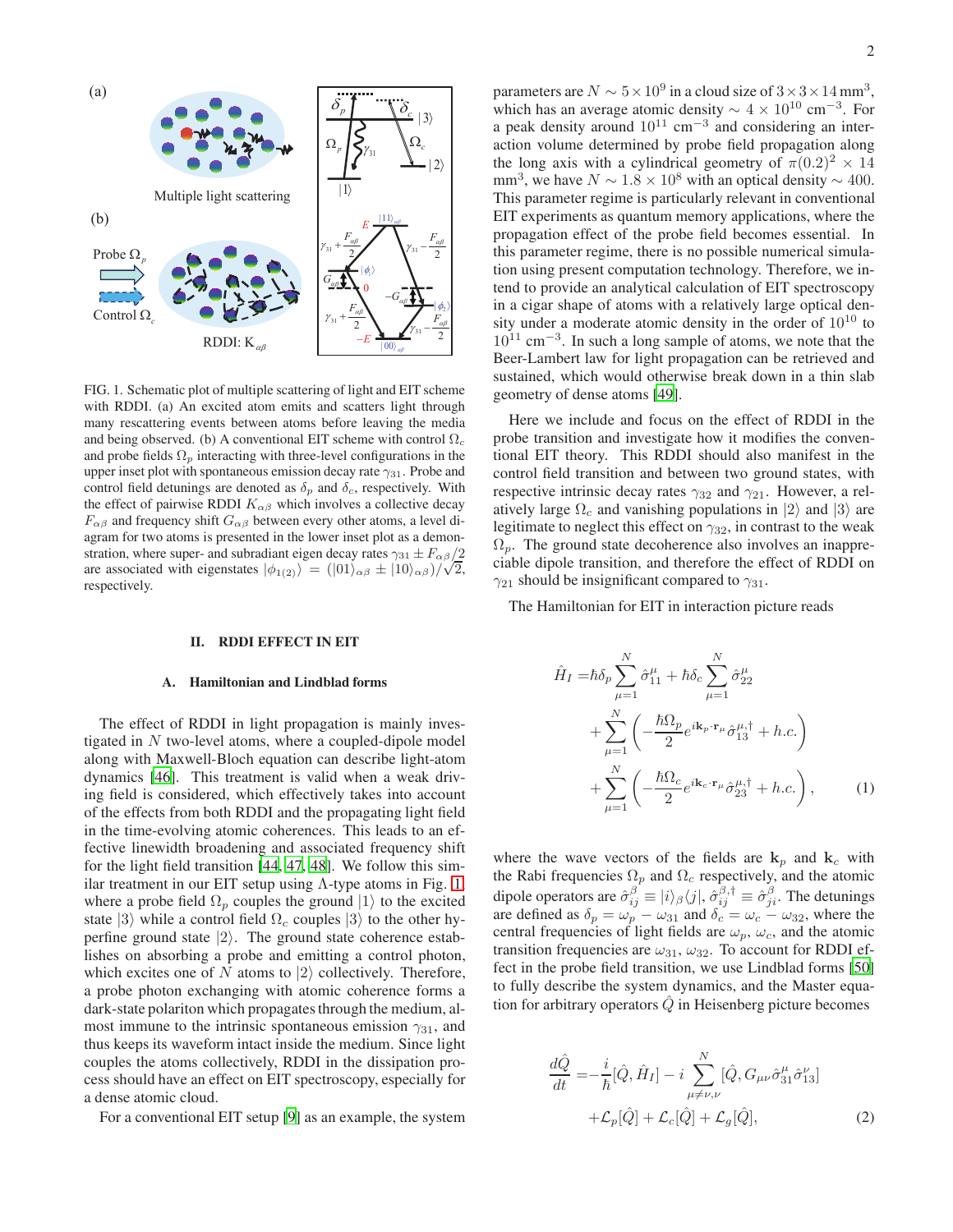where

$$
\mathcal{L}_{p}[\hat{Q}] \equiv -\sum_{\mu,\nu}^{N} \frac{F_{\mu\nu}}{2} (\hat{\sigma}_{31}^{\mu} \hat{\sigma}_{13}^{\nu} \hat{Q} + \hat{Q} \hat{\sigma}_{31}^{\mu} \hat{\sigma}_{13}^{\nu} - 2 \hat{\sigma}_{31}^{\mu} \hat{Q} \hat{\sigma}_{13}^{\nu}),
$$
\n(3)

$$
\mathcal{L}_c[\hat{Q}] \equiv -\sum_{\mu,\nu}^N \gamma_{32} (\hat{\sigma}_{32}^{\mu} \hat{\sigma}_{23}^{\nu} \hat{Q} + \hat{Q} \hat{\sigma}_{32}^{\mu} \hat{\sigma}_{23}^{\nu} - 2 \hat{\sigma}_{32}^{\mu} \hat{Q} \hat{\sigma}_{23}^{\nu}),
$$
\n(4)

$$
\mathcal{L}_{g}[\hat{Q}] \equiv -\sum_{\mu,\nu}^{N} \gamma_{21} (\hat{\sigma}_{21}^{\mu} \hat{\sigma}_{12}^{\nu} \hat{Q} + \hat{Q} \hat{\sigma}_{21}^{\mu} \hat{\sigma}_{12}^{\nu} - 2 \hat{\sigma}_{21}^{\mu} \hat{Q} \hat{\sigma}_{12}^{\nu}).
$$
\n(5)

The cooperative spontaneous decay rates  $F_{\mu\nu}$  and frequency shifts  $G_{\mu\nu}$  can be expressed as [\[30](#page-10-21)]

$$
F_{\mu\nu}(\xi) \equiv \frac{3\Gamma}{2} \left\{ \left[ 1 - (\hat{d} \cdot \hat{r}_{\mu\nu})^2 \right] \frac{\sin \xi}{\xi} + \left[ 1 - 3(\hat{d} \cdot \hat{r}_{\mu\nu})^2 \right] \left( \frac{\cos \xi}{\xi^2} - \frac{\sin \xi}{\xi^3} \right) \right\}, \quad (6)
$$

$$
G_{\mu\nu}(\xi) \equiv \frac{3\Gamma}{4} \left\{ - \left[ 1 - (\hat{d} \cdot \hat{r}_{\mu\nu})^2 \right] \frac{\cos \xi}{\xi}
$$

$$
\begin{aligned} \n\mathcal{F}_{\mu\nu}(\zeta) &= \frac{1}{4} \left\{ -\left[ 1 - \left( a \cdot \mathcal{F}_{\mu\nu} \right) \right] \right\} \frac{\zeta}{\zeta} \\ \n&+ \left[ 1 - 3(\hat{d} \cdot \hat{r}_{\mu\nu})^2 \right] \left( \frac{\sin \xi}{\xi^2} + \frac{\cos \xi}{\xi^3} \right) \bigg\}, \quad (7) \n\end{aligned}
$$

where  $\Gamma = 2\gamma_{31} \equiv \omega_{31}^3 d^2/(3\pi\epsilon_0 \hbar c^3)$ , is the intrinsic decay rate, and  $\hat{d}$  is the dipole orientation with dipole moment  $d$ . The dimensionless scale of mutual separation is  $\xi = |\mathbf{k}_p|r_{\mu\nu}$ with  $r_{\mu\nu} = |\mathbf{r}_{\mu} - \mathbf{r}_{\nu}|$ . The above indicates the long-range nature of dipole-dipole interactions, which is responsible for the cooperative radiations of superradiance or subradiance. As  $\xi$  $\rightarrow$  0,  $F_{\mu\nu}$  approaches  $\Gamma$  while  $G_{\mu\nu}$  becomes divergent, showing an incomplete quantum optical treatment in this limit. For  $\xi \gg 2\pi$  or  $r_{\mu\nu} \gg \lambda$  (transition wavelength), both cooperative decay rates and frequency shifts diminish, which reaches the noninteracting regime of independent atoms.

### B. Maxwell-Bloch equations and transmission coefficient

From the Maxwell-Bloch equations we obtain in Appendix A, we have truncated the coupled equations at the first-order cumulants [\[51\]](#page-10-40) or one-body expectation values. This allows self-consistent and dynamically-coupled equations, where a hierarchy of many-body correlations are assumed insignificant. We define the cross-grained and slowvarying atomic coherence in the probe transition as  $\tilde{\sigma}_{13}$  =  $N_z^{-1} \sum_{\beta=1}^{N_z} \hat{\sigma}_{13}^{\beta}(z,t) e^{i\omega_p t - i\mathbf{k}_p \cdot \mathbf{r}_\beta}$ , and from Eq. [\(A5\)](#page-8-0) we obtain

<span id="page-2-0"></span>
$$
\frac{d}{d\tau}\tilde{\sigma}_{13} \approx (i\delta_p - \gamma_{31})\tilde{\sigma}_{13} + i\frac{\Omega_c}{2}\tilde{\sigma}_{12} + i\frac{\Omega_p}{2} \n- \frac{1}{N_z} \sum_{\alpha=1}^{N_z} \sum_{\beta \neq \alpha}^{N} K_{\alpha\beta} \tilde{\sigma}_{13}^{\beta},
$$
\n(8)

where  $\tau = t - z/c$  in a co-propagating frame, slow-varying atomic operator  $\tilde{\sigma}_{13}^{\beta} \equiv \hat{\sigma}_{13}^{\beta} e^{i\omega_p t - i\mathbf{k}_p \cdot \mathbf{r}_{\beta}}$ , and  $K_{\alpha\beta} \equiv (F_{\alpha\beta} +$  $i2G_{\alpha\beta}$ )e<sup>-ik<sub>p</sub>·r<sub>αβ</sub> /2. In Eq. [\(8\)](#page-2-0), we have assumed that most</sup> of the atoms are in the ground state  $\tilde{\sigma}_{11} \approx 1$ , which is valid in the linear response regime with a weak probe field. The  $N_z \equiv N/M$  denotes the number of atoms in M cross-grained sections along the propagation direction in  $\hat{z}$ , which is introduced as functional and does not come into play in continuous limit of field quantization under large N,  $N_z$ , and M [\[52](#page-10-41)]. Equation [\(8\)](#page-2-0) shows the nonlocal ( $r_{\alpha\beta}^{-1}$  in long range) and linear couplings between atoms throughout the medium via RDDI, in contrast to Rydberg van der Waals interactions ( $\propto r_{\alpha\beta}^{-6}$ ) [\[12](#page-10-42), [53](#page-10-43)] where nonlinear interactions result from two or more Rydberg excitations, and a dipole-blockade sphere can be established due to large energy shift.

We then solve the steady-state ground state coherence as shown in Appendix A,

<span id="page-2-1"></span>
$$
\tilde{\sigma}_{12} = \frac{-\Omega_c^*/2}{\delta_2 + i\gamma_{21}} \tilde{\sigma}_{13},\tag{9}
$$

where  $\delta_2 = \delta_p - \delta_c$  and  $\delta_c = \omega_c - \omega_{32}$  are two-photon and control-field detunings, respectively. From Eqs. [\(8\)](#page-2-0) and [\(9\)](#page-2-1), we iteratively solve the probe field coherence in perturbations of  $K_{\alpha\beta}$  with local field approximations [\[53](#page-10-43)] in Appendix B.

Along with Maxwell-Bloch equation,

$$
\frac{d}{dz}\Omega_p = \frac{iD\Gamma}{2L}\tilde{\sigma}_{13},\tag{10}
$$

we obtain the EIT transmission  $T = |\Omega_p(L)/\Omega_p(z=0)|^2$  up to the Mth order of perturbations as

<span id="page-2-5"></span>
$$
T_M = \exp\left[\frac{D\Gamma}{2}\text{Re}\left(\sum_{m=0}^M \frac{f_C^m}{A^{m+1}}\right)\right],\tag{11}
$$

where we define the optical depth as  $D \equiv \rho \sigma L$  with an atomic density  $\rho$ , scattering cross section  $\sigma$ , and propagation length L. We further use the intrinsic decay rate  $\Gamma = 2\gamma_{31}$  as a universal measure with or without RDDI. The above, as  $M \to \infty$ , leads to

<span id="page-2-2"></span>
$$
T = \exp\left[\frac{D\Gamma}{2}\text{Re}\left(\frac{1}{A - f_C}\right)\right],\tag{12}
$$

where

<span id="page-2-4"></span>
$$
A \equiv i\delta_p - \gamma_{31} - \frac{i\Omega_c^2/4}{\delta_2 + i\gamma_{21}},\tag{13}
$$

$$
f_C \equiv \frac{1}{N_z} \sum_{\alpha=1}^{N_z} \sum_{\beta \neq \alpha}^{N} K_{\alpha\beta}.
$$
 (14)

Equation [\(12\)](#page-2-2) further indicates the effective collective frequency shift and linewidth, respectively,

<span id="page-2-3"></span>
$$
\tilde{\delta}_p = \delta_p - \text{Im}[f_C], \ \tilde{\gamma}_{31} = \gamma_{31} + \text{Re}[f_C], \tag{15}
$$

where RDDI directly modify the transparency condition and linewidth. We note that for singly-excited collective states in  $N$  two-level atoms, we typically have  $N$  eigenmodes and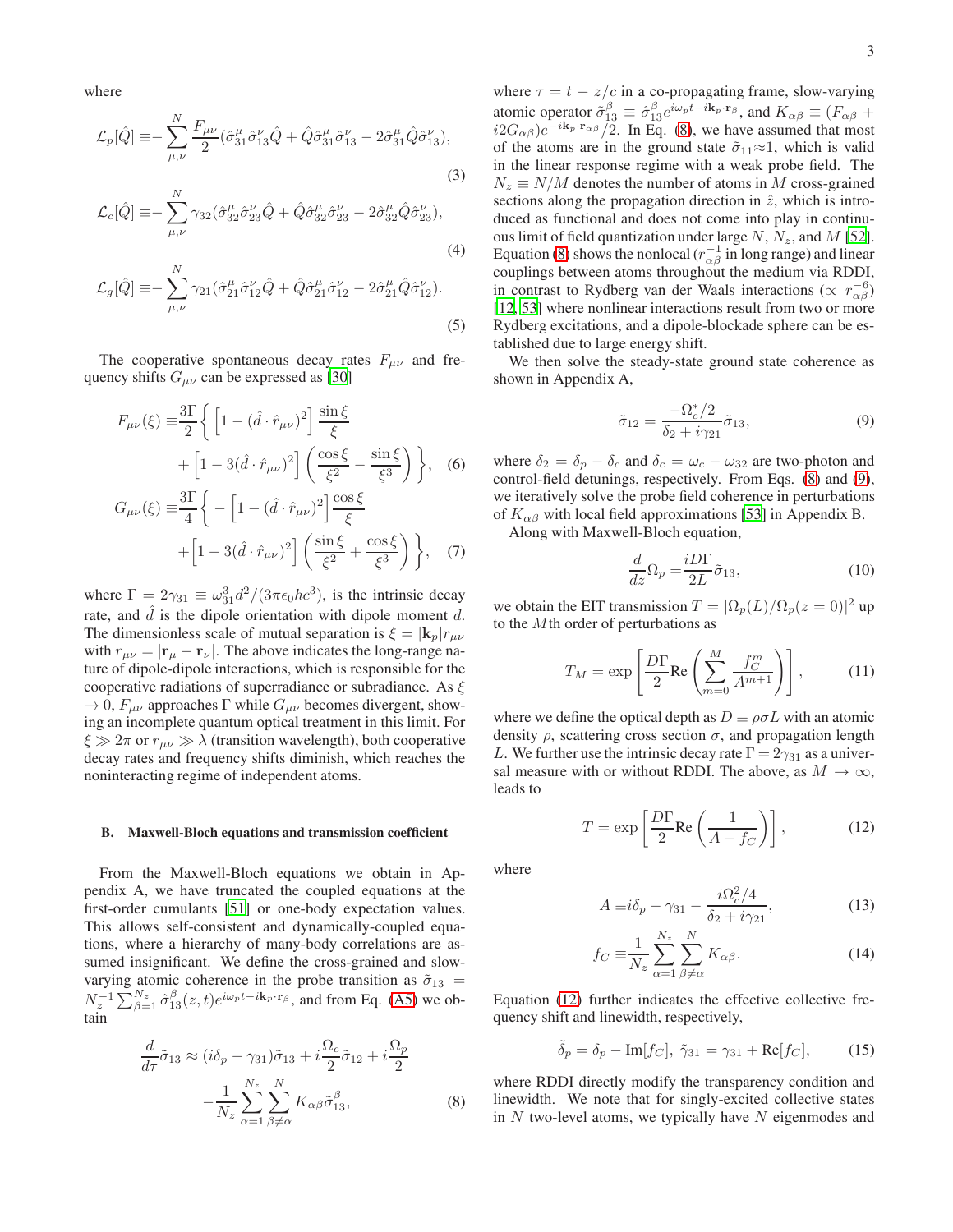associated eigenstates to fully describe the system dynamics [\[48](#page-10-37), [54](#page-10-44)]. It is the coherent forward scattering in the paraxial Maxwell-Bloch equation [\[46](#page-10-35), [48\]](#page-10-37) that makes Eq. [\(15\)](#page-2-3) a simple relation with a modification in frequency shift and linewidth directly from the RDDI effect in the probe transition.

The transmission of Eq. [\(12\)](#page-2-2) is valid only when  $|A| \gg$  $|f_C|$ , which is easily satisfied since  $\Omega_c/|\delta_2 + i\gamma_{21}| \gg 1$  inside the transparency window or  $|A| \approx |\delta_p| \gg |f_C|$  when way off single-photon resonance. Near strong absorption in EIT spectrum, that is, at small transmission  $T$ , the iterative perturbations of  $K_{\alpha\beta}$  could fail since  $|A| \sim \gamma_{31}$  which can be exceeded by  $|f_C|$ . However, for a large optical depth when D  $\gg |f_C|/\gamma_{31}$ , the transmission becomes vanishing, and therefore Eq. [\(12\)](#page-2-2) still holds in this limit.

The clear advantage of EIT over fluorescence of two-level atoms on revealing cooperative linewidth manifests in the role of control field. It is this large energy scale that validates infinite (all-order) perturbations of RDDI, and thus  $f_C$ can genuinely characterize the collective frequency shift and linewidth broadening of the probe photon. On the contrary, in two-level atoms, multiple scattering of RDDI can not be quantitatively calculated unless  $|f_C| \ll \gamma_{31}$ , which essentially shows no cooperative effect whatsoever. To get around this issue, a direct Monte Carlo simulation can be implemented to configure atomic spatial distributions, which leads to a coupling matrix involving RDDI. Numerically diagonalizing this coupling matrix between any two radiating dipoles effectively includes all-order scattering of RDDI [\[33,](#page-10-24) [34\]](#page-10-25). However, this brute-force numerical method only applies well in a small Hilbert space, that is, of a small number of atoms (up to several thousands) with single [\[33](#page-10-24), [34](#page-10-25), [54](#page-10-44)] or few-photon excitations [\[55](#page-10-45)]. A recent attempt of numerical simulation has tackled more than  $10<sup>5</sup>$  atoms using an iterative method in calculating scattering rates [\[56\]](#page-10-46) with repeated exact diagonalization of a subset of atoms. Therefore, comparing several millions of atoms operated in fluorescence or even  $10^8$  atoms in EIT experiments, a huge gap nevertheless exists between theory and measurements [\[49\]](#page-10-38), making direct comparison and prediction improbable in the near future.

It seems that modeling a much smaller number of atoms is feasible in our case, say  $10^5$  atoms to the most under the present computation capability. However, for the typical atomic density used in EIT experiments we consider here, a thousand-fold decrease of atoms (from  $10^8$  to  $10^5$ ) means a reduction of an optical depth below one (from around 500 to 0.5) if the cross-section area of atoms, determined by a tightly focused probe field, is kept the same. This indicates negligible RDDI effect on EIT properties up to  $N = 10^5$ . The parameter regime in most of EIT experiments resides in the category of a moderate atomic density with high optical depth and therefore large number of atoms as well, and this poses a dilemma in direct numerical simulations of the regime we consider here. To reveal the RDDI effect in a small sample numerically, one can consider an even higher density of atoms, where however Maxwell-Bloch equations and Beer-Lambert law in this regime break down [\[49\]](#page-10-38), and it is beyond our consideration in the paper. Meanwhile, EIT properties in a small sample with a high atomic density remain an open question and deserve future explorations.

We note that there is a recent effort applying the concept of renormalization group method [\[57\]](#page-10-47) to reduce the complexity of large system under strong RDDI into an ensemble of inhomogeneously broadened and weakly interacting atoms. This is the essence of cooperativity in light-matter interactions, where many-atom physics could not be easily and simply extracted from a few-atom case. This complexity even augments when nonlocal RDDI engages in the dissipation process, where atom-atom correlations are definite to play important roles [\[41](#page-10-32)[–43\]](#page-10-48) in fluorescence measurements.

### III. LINEWIDTH OF PROBE LIGHT

We proceed to give an estimate of the effective linewidth  $f_C$  in Eq. [\(12\)](#page-2-2) resulting from RDDI in Λ-type EIT scheme.  $f_C$  is defined in Eq. [\(14\)](#page-2-4) in a form of discrete sum, where  $\sum_{\beta \neq \alpha}^{N} K_{\alpha\beta}$  can be treated with a referenced atom at position  $\mathbf{r}_{\alpha}$ . We will prove later that the leading order result does not involve where  $r_{\alpha}$  is, and therefore the  $N_z$  cross-grained average can just be replaced by the result of single referenced atom.

We first calculate the part of cooperative linewidth  $F_{\alpha\beta}$  in  $f_C$ , and the associated frequency shift can be derived accordingly from cooperative linewidth. The continuous form of  $\tilde{\gamma}_{31} = \sum_{\beta=1}^{N} F_{\alpha\beta} e^{-i\mathbf{k}_p \cdot \mathbf{r}_{\alpha\beta}} / 2$  including the intrinsic decay rate  $\gamma_{31}$  when  $\beta = \alpha$  becomes [\[30](#page-10-21), [58](#page-10-49), [59\]](#page-10-50)

$$
\tilde{\gamma}_{31} = N \gamma_{31} \int_{-\infty}^{\infty} dx dy dz (\pi^{3/2} R_{\perp}^{-2} R_{L}^{-1}) e^{-\frac{x^{2} + y^{2}}{R_{\perp}^{2}}} e^{-\frac{z^{2}}{R_{L}^{2}}}
$$
\n
$$
\times \int \frac{3}{8\pi} \left(1 - \frac{\sin^{2} \theta}{2}\right) d\Omega_{\mathbf{k}} e^{-i\mathbf{k}_{p} \cdot (\mathbf{r}_{\alpha} - \mathbf{r})} e^{i\mathbf{k} \cdot (\mathbf{r}_{\alpha} - \mathbf{r})}, \tag{16}
$$

where we have assumed Gaussian distributions with  $R_{\perp}$  and  $R_L$  respectively for the transverse and longitudinal (propagation) length scales. The  $4\pi$  solid angle integration  $d\Omega_{\bf k}$  in the above comes from the original integral form of  $F_{\alpha\beta}$  [\[30](#page-10-21)], where circular polarizations are assumed and  $|\mathbf{k}| = |\mathbf{k}_p|$ . We further assume  $\mathbf{r}_{\alpha}$  lies on the  $\hat{x} - \hat{z}$  plane with an angle  $\theta'$  to  $\hat{z}$ , and we obtain

$$
\tilde{\gamma}_{31} = \int \frac{3N\gamma_{31}}{8\pi} \left(1 - \frac{\sin^2\theta}{2}\right) \sin\theta d\theta d\phi
$$
  
 
$$
\times e^{-|\mathbf{k}_p|^2 R_\perp^2 \sin^2\theta/4} e^{-|\mathbf{k}_p|^2 R_L^2 (1 - \cos\theta)^2/4}
$$
  
 
$$
\times e^{i|\mathbf{k}_p||\mathbf{r}_\alpha|(\cos\theta\cos\theta' + \sin\theta\cos\phi\sin\theta' - \cos\theta')}.
$$
 (17)

We further integrate out the part of  $\int d\phi$ , which gives  $2\pi J_0(|\mathbf{k}_p||\mathbf{r}_\alpha|\sin\theta\sin\theta')$ , a Bessel function of the first kind. Since exponentially small weightings for  $\theta \sim \pi/2$  in the above Gaussian functions, we consider  $\theta \gtrsim 0$  and  $J_0(x') \approx 1-x'^2/4$ for small x'. We then take its leading order, set  $x = \cos \theta$ , and we obtain

<span id="page-3-0"></span>
$$
\tilde{\gamma}_{31} = \frac{3N\gamma_{31}}{8} \int_{-1}^{1} (1+x^2) dx e^{-\frac{|\mathbf{k}_p|^2 R_{\perp}^2 (1-x^2)}{4}} e^{-\frac{|\mathbf{k}_p|^2 R_L^2 (1-x)^2}{4}}
$$

$$
\times e^{-i|\mathbf{k}_p||\mathbf{r}_\alpha|\cos\theta'(1-x)}.
$$
(18)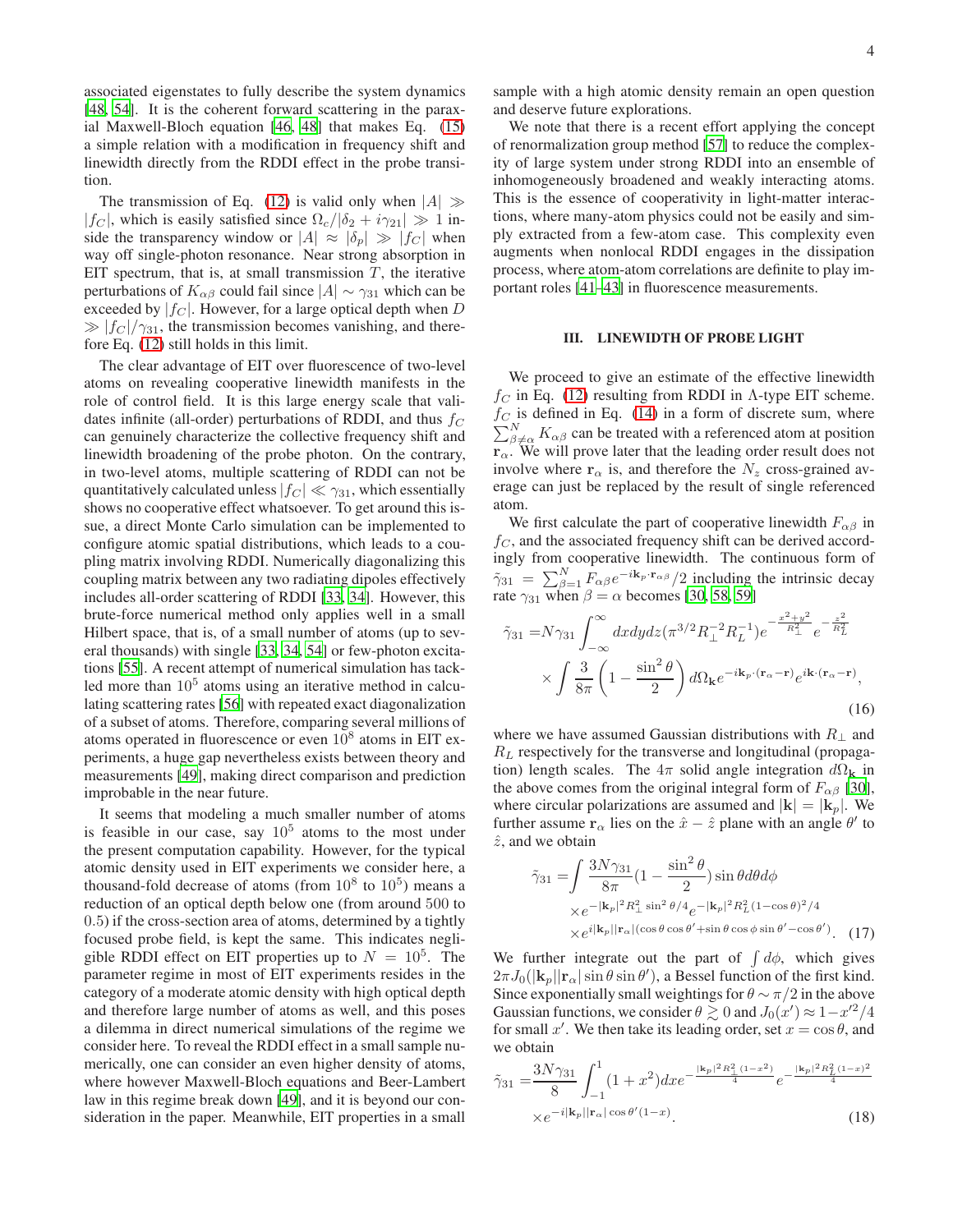When  $R_{\perp} = R_L$  and with  $|{\bf k}_p| R_L \gg 1$ , we can further simplify the above to

<span id="page-4-0"></span>
$$
\tilde{\gamma}_{31} = \frac{3N\gamma_{31}}{8} \frac{2}{|\mathbf{k}_p|^2 R_L^2 / 2 + i |\mathbf{k}_p| |\mathbf{r}_\alpha| \cos \theta'} \qquad (19)
$$

$$
\approx \frac{3N\gamma_{31}}{2|\mathbf{k}_p|^2 R_L^2}.\tag{20}
$$

From the above, we can express it in terms of an effective  $D_c = 2\rho \sigma R_L$  with  $\sigma = 3\lambda^2/(4\pi)$  and use the total volume  $V = \pi^{3/2} R_L^3$  of Gaussian density distributions and the averaged density  $\rho = N/V$ , and we have  $\tilde{\gamma}_{31}/\gamma_{31} = \sqrt{\pi} D_c/4$ . We note that Eq. [\(20\)](#page-4-0) has the same dependence of sizes as in a spherical geometry with considering only long-range terms in RDDI [\[59](#page-10-50)].

In general for a cigar shape, let  $a = |\mathbf{k}_p|^2 R_\perp^2/4$ ,  $b =$  $|\mathbf{k}_p|^2 \tilde{R}_L^2/4$ ,  $m \equiv b/a$ , and from Eq. [\(18\)](#page-3-0) we obtain

<span id="page-4-2"></span>
$$
\frac{\tilde{\gamma}_{31}}{\gamma_{31}} = \frac{3N}{8} \frac{1}{4a^{3/2}(m-1)^{5/2}} \left\{ e^{\frac{a}{m-1}} \sqrt{\pi} (4am^2 - 4ma + m -1 + 2a) \left[ \text{Erf} \left( \frac{(2m-1)\sqrt{a}}{\sqrt{m-1}} \right) - \text{Erf} \left( \frac{\sqrt{a}}{\sqrt{m-1}} \right) \right] + 2\sqrt{a}\sqrt{m-1} (e^{-4ma} - 2m + 1) \right\},
$$
\n(21)

where Erf is the error function. We note that the above expression provides a general recipe to describe the collective decay constant in a cigar shape of atoms with Gaussian distributions, which are relevant for realistic EIT experiments on long samples of atoms [\[9\]](#page-10-5). In the extreme needle-like shape where ma  $\gg 1$  and  $m \gg 1$ , we can further have a simple form as

$$
\tilde{\gamma}_{31}/\gamma_{31} = \frac{3N}{8} \frac{\sqrt{\pi} 4am^2}{4a^{3/2}m^{5/2}} \times \frac{1}{2} = \frac{3\sqrt{\pi}}{8} \frac{N}{|\mathbf{k}_p|R_L}, \tag{22}
$$

which shows the same dependence of the size in the long axis as in a uniform distribution of a needle-like geometry [\[58](#page-10-49)]. Again by using the total volume  $V = \pi^{3/2} R_{\perp}^2 R_L$  of Gaussian density distributions and the averaged density  $\rho = N/V$ , we derive the cooperative linewidth as

$$
\tilde{\gamma}_{31}/\gamma_{31} = \frac{3\sqrt{\pi}}{8} \frac{N}{|\mathbf{k}_p|R_L} = \frac{\pi}{8} D_c \frac{|\mathbf{k}_p|R_\perp^2}{2R_L},\qquad(23)
$$

where  $D_c = 2\rho \sigma R_L$  is the effective optical depth. We note that the relevant parameters  $\rho$ , optical depth  $D_c$ , a total number of atom N,  $R_{\perp}$ , and  $R_L$  deterministically characterize the cooperative phenomena and enables a direct connection with EIT transmission measurements. These parameters are not independent from each other, since  $\rho = N/V$  with  $V = \pi^{3/2} R_{\perp}^2 R_L$  and optical depth  $D_c = 2\rho \sigma R_L$ .

In Fig. [2,](#page-4-1) we demonstrate  $\tilde{\gamma}_{31}$  of Eq. [\(21\)](#page-4-2) for three different  $R_{\perp}$ . For a fixed  $\rho$ ,  $\tilde{\gamma}_{31}$  saturates as  $D_c$  increases for a small  $\rho$  while approaches a linear dependence for a larger  $ρ$ . For a smaller  $R_{\perp}$ ,  $\tilde{\gamma}_{31}$  appears less significant due to small N or V involved for the cooperative linewidth at the same  $D_c$ . The interplay between  $R_{\perp}$  and  $\rho$  can be hardly distinguished in  $\tilde{\gamma}_{31}$ , which we show in the upper bounds of Fig. [2,](#page-4-1) where  $\rho = 1 - 5 \times 10^{11} \text{cm}^{-3}$  with a larger  $R_{\perp}$  almost overlaps with the case of  $\rho = 5 \times 10^{11} \text{cm}^{-3}$  with a halved



<span id="page-4-1"></span>FIG. 2. Linewidth broadening from RDDI. We plot the enhanced decay rates  $\tilde{\gamma}_{31}$  normalized by an intrinsic decay constant  $\gamma_{31}$  for various atomic densities with  $R_{\perp} = 50$  (dot), 25 (solid), and 10  $\mu$ m ( $\times$ ). At a relatively low atomic density,  $\tilde{\gamma}_{31}$  gradually saturates as  $D_c$ increases, while at a large density, it approaches a linear dependence on  $D_c$ . For a larger  $R_{\perp}$ , linewidth broadens more significantly.

 $R_{\perp}$ . We also show almost identical lower bounds, as an example, for the cases of low  $\rho$  and smaller  $R_{\perp}$  in Fig. [2.](#page-4-1) This reflects the difficulty in determining precise atomic configurations of  $N$ ,  $\rho$ , or  $D_c$  straightforwardly from the cooperative linewidth  $\tilde{\gamma}_{31}$ , and therefore other complimentary and independent measurements are necessary to ensure these crucial parameters relevant to the linewidth of the probe field. As for extreme needle-like geometry, we find a suppressed  $\tilde{\gamma}_{31}$  due to the factor of  $|\mathbf{k}_p| R_\perp^2 / R_L$ .

We note that if  $\rho$  and N are fixed (so is V), increasing  $R_{\perp}$ would degrease the line broadening as there would be less atoms contributing to the enhanced decay rate along the propagation direction. This can be seen if we take  $\rho = 5 \times 10^{10}$ cm<sup>-3</sup> as an example in Fig. [2.](#page-4-1) As  $R_{\perp}$  increases from 25 to 50  $\mu$ m,  $D_c = 50$  decreases to 12.5 for the same  $\rho$ , N, and V. The corresponding  $\tilde{\gamma}_{31}$  in Fig. [2](#page-4-1) reduces from 20 to 12.

For cooperative frequency shift [\[60](#page-10-51), [61](#page-10-52)], it is related to cooperative spontaneous decay rate, fulfilling Kramers–Kronig relations in electric susceptibility. We introduce an infrared cutoff of wave vector  $k_m = 2\pi/\sqrt[3]{V}$  in calculating the cooperative frequency shift [\[61\]](#page-10-52), and we have

$$
\tilde{\delta}_p = \delta_p - \frac{2}{\sqrt{\pi}} (\tilde{\gamma}_{31} - \gamma_{31}) \frac{\lambda}{\sqrt[3]{R_\perp^2 R_L}},\tag{24}
$$

with the probe field transition wavelength  $\lambda$ . For  $R_{\perp} = 50$  $\mu$ m and  $R_L = 1$  mm, we estimate the cooperative frequency shift  $\sim \tilde{\gamma}_{31}/154.2$  for a moderate atomic density we consider in Fig. [2,](#page-4-1) which has less effect than the cooperative linewidth does in EIT spectroscopy.

## IV. MULTIPLE SCATTERING OF RDDI IN TRANSMISSION

Next we directly apply the results of  $\tilde{\gamma}_{31}$  in the previous section from a general cigar-shaped geometry to the transmission property we obtain in Sec. II. Specifically, we compare the transmission property  $T$  of Eq. [\(12\)](#page-2-2) under all-order scattering of RDDI to the one under a finite Mth-order multiple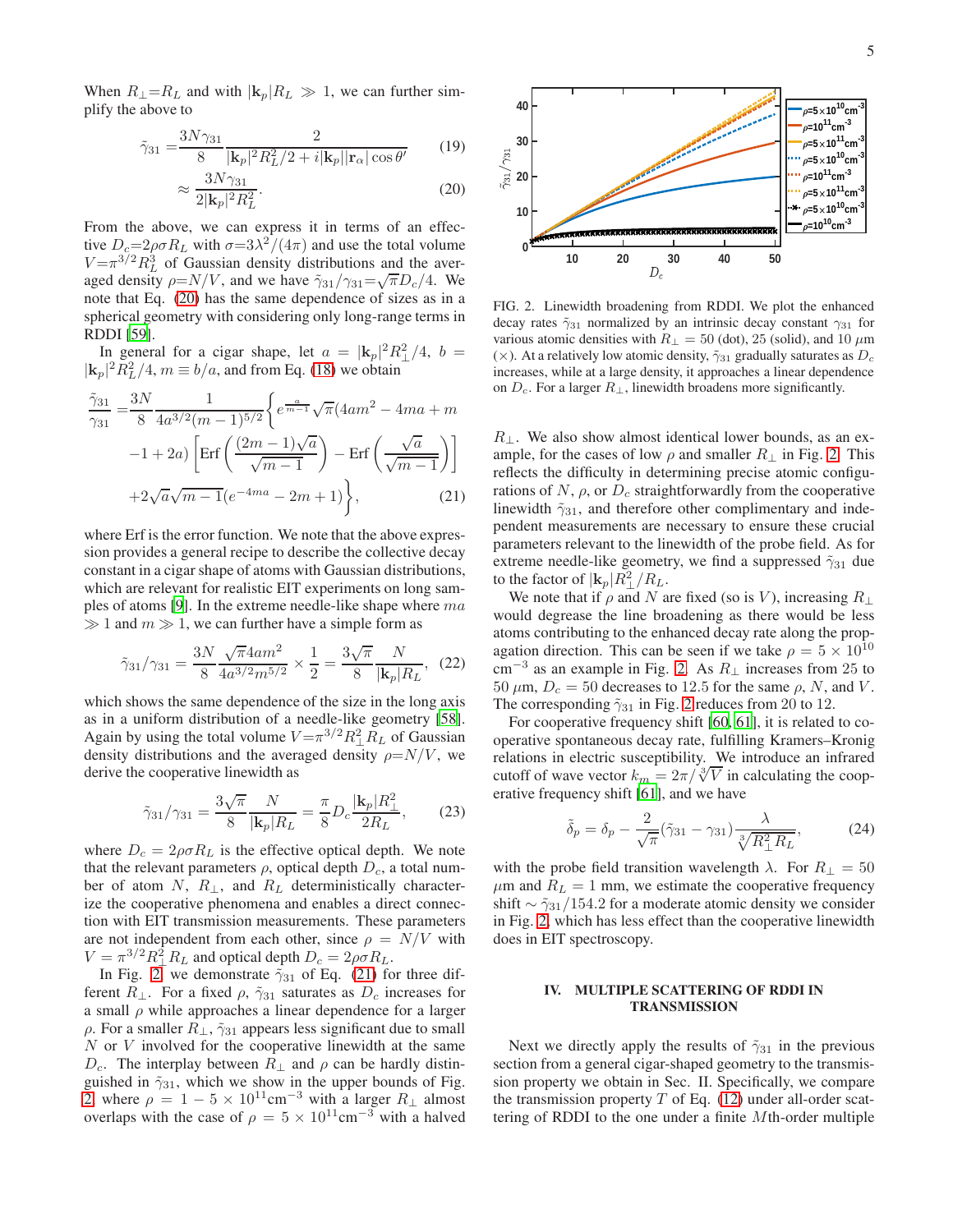

<span id="page-5-0"></span>FIG. 3. EIT transmission and convergence of multiple scattering of RDDI. (a) The transmission  $T$  near two-photon resonance (inset) has shorter probe spreads from  $\tilde{\gamma}_{31}/\gamma_{31} = 1$  (dot), 2 (dash) to 5 (solid), with  $D_c = 20$ ,  $\delta_c = 0$ ,  $\Omega_c = 5\gamma_{31}$ , and  $\gamma_{21}/\gamma_{31} = 0.001$ . The absorption peaks become broader at  $|\delta_p| \gtrsim \Omega_c$  as  $\tilde{\gamma}_{31}$  increases. (b) For the case of  $\tilde{\gamma}_{31}/\gamma_{31} = 5$  (solid), the multiple scattering of RDDI in  $T_M$  shows convergence inside the transparency window and at off-resonance in the right and left panels respectively, with scattering orders  $M = 1$  (dash), 2 (dash-dot), 3 (dot), and 20 ( $\square$ ).

scattering effect in Eq. [\(11\)](#page-2-5). With this comparison shown in Fig. [3,](#page-5-0) we are able to present the convergence of multiple scattering of RDDI and uncover the parameter regions in EIT spectroscopy where our perturbative treatment is most valid.

We first plot T of Eq. [\(12\)](#page-2-2) in Fig. [3\(](#page-5-0)a). As  $\tilde{\gamma}_{31}$  increases, the transmission window allows for shorter probe frequency spreads, and thus puts more restrictions in light propagation and reduces storage efficiency. Larger cooperative linewidth also broadens the absorption peaks. We have absorbed the cooperative frequency shifts into  $\delta_p$ , which nonetheless can also be observable in conventional EIT experiments. Next in Fig. [3\(](#page-5-0)b), we further compare the transmission with finite orders of multiple scattering of RDDI in Eq. [\(11\)](#page-2-5). A clear convergence emerges toward higher order of perturbations, both near transparency and in the off-resonance regimes. This demonstrates that our result of transmission  $T$  from Eq. [\(12\)](#page-2-2) essentially involves all-order scattering of RDDI, which, therefore, enables a direct comparison with present experiments. Meanwhile, close to the transmission valley (absorption peaks), a divergence shows up and the perturbation fails in this region of EIT spectrum.

Finally, in Fig. [4](#page-5-1) we plot the FWHM of transparency window as a dependence of cooperative linewidth  $\tilde{\gamma}_{31}$  for various optical depths  $D<sub>c</sub>$ . As the optical depth increases, this bandwidth decreases as expected since in the limit of large  $\Omega_c$  but  $\Omega_c \ll \sqrt{D_c} \Gamma$ , it becomes [\[62](#page-10-53), [63](#page-10-54)]

$$
\text{FWHM} = \sqrt{\frac{\log(2)}{2}} \frac{\Omega_c^2}{\sqrt{D_c \Gamma \tilde{\gamma}_{31}}},\tag{25}
$$

which can be fitted by a Gaussian function of the detuning  $\delta_p$ . In contrast, for a finite  $\Omega_c$ , as the cooperative linewidth increases, the bandwidth decreases but saturates for large  $D<sub>c</sub>$ . In Fig. [4,](#page-5-1) we stop the bandwidth calculations at a certain  $D_c$ where Eq. [\(12\)](#page-2-2) no longer genuinely determines the FWHM of the transparency regions. Furthermore, we find a scaling



<span id="page-5-1"></span>FIG. 4. Full-width-half-maximum (FWHM) of EIT transmission window. We plot the FWHM of the transparency window for  $D_c =$ 20 ( $\square$ ), 40 ( $\diamond$ ), and 100 ( $\diamond$ ), for various cooperative linewidth broadening  $\tilde{\gamma}_{31}$ . Other parameters of EIT setup are the same as Fig. [3.](#page-5-0)

of  $\tilde{\gamma}_{31}^{-a}$  with  $a = 0.34, 0.41$ , and 0.45, respectively for  $D_c =$ 20, 40, and 100. This presents a significant reduction of the FWHM of EIT transmission window in a more optically thick atomic ensemble.

In contrast for Rydberg EIT experiment [\[12\]](#page-10-42) and theory [\[64](#page-10-55)], the transparency is suppressed due to Rydberg dipoledipole interactions. This nonlinear interaction results in an effective photon-photon interaction, which can be applied in realizing photonic quantum gates and forming many-body photonic bound states. On the other hand, in EIT with RDDI here, the transparency does not change significantly since no photon-photon interaction is present. What is significantly modified is the transparency bandwidth which is narrowed due to the finite cooperative linewidth. Moreover, the offresonance absorption peaks are broadened, which can, along with the information of decreasing transparency bandwidth, further characterize the cooperative effect of RDDI in EIT.

### V. BEYOND LOCAL FIELD APPROXIMATION

Here in the last section of our main results, we release the local field approximation, where multiple nonlocal scattering events of RDDI can be envisaged in EIT. In practical experiments for a large optical depth,  $K_{\alpha\beta}$  can be order of  $\gamma_{31}$ , and such that a perturbative treatment of  $K_{\alpha\beta}$  is only valid when RDDI is weak in a cold gas with a low density or near the transparency regions in EIT scheme. We go beyond this approximation and proceed from Eqs. [\(A9\)](#page-8-0) and [\(A11\)](#page-9-2). We reevaluate the steady-state solutions still under the condition of a weak  $\Omega_p$ , and so we keep only the first order of  $\Omega_p$  in the Maxwell-Bloch equations of Eq. [\(A9\)](#page-8-0).

For the first extension, we include the transverse part of field dynamics, which we will see later that it would be necessary when RDDI becomes significant. Equation [\(A9\)](#page-8-0) becomes

<span id="page-5-2"></span>
$$
\left(-\frac{i}{2k_p}\nabla_{\perp}^2 + \frac{\partial}{\partial z}\right)\Omega_p(\mathbf{r}) = \frac{iD\Gamma}{2L}\tilde{\sigma}_{13}(\mathbf{r}),\qquad(26)
$$

where  $\nabla^2_{\perp}$  denotes the vector Laplacian in transverse directions of  $\hat{x}$  and  $\hat{y}$ . The above presents a three-dimensional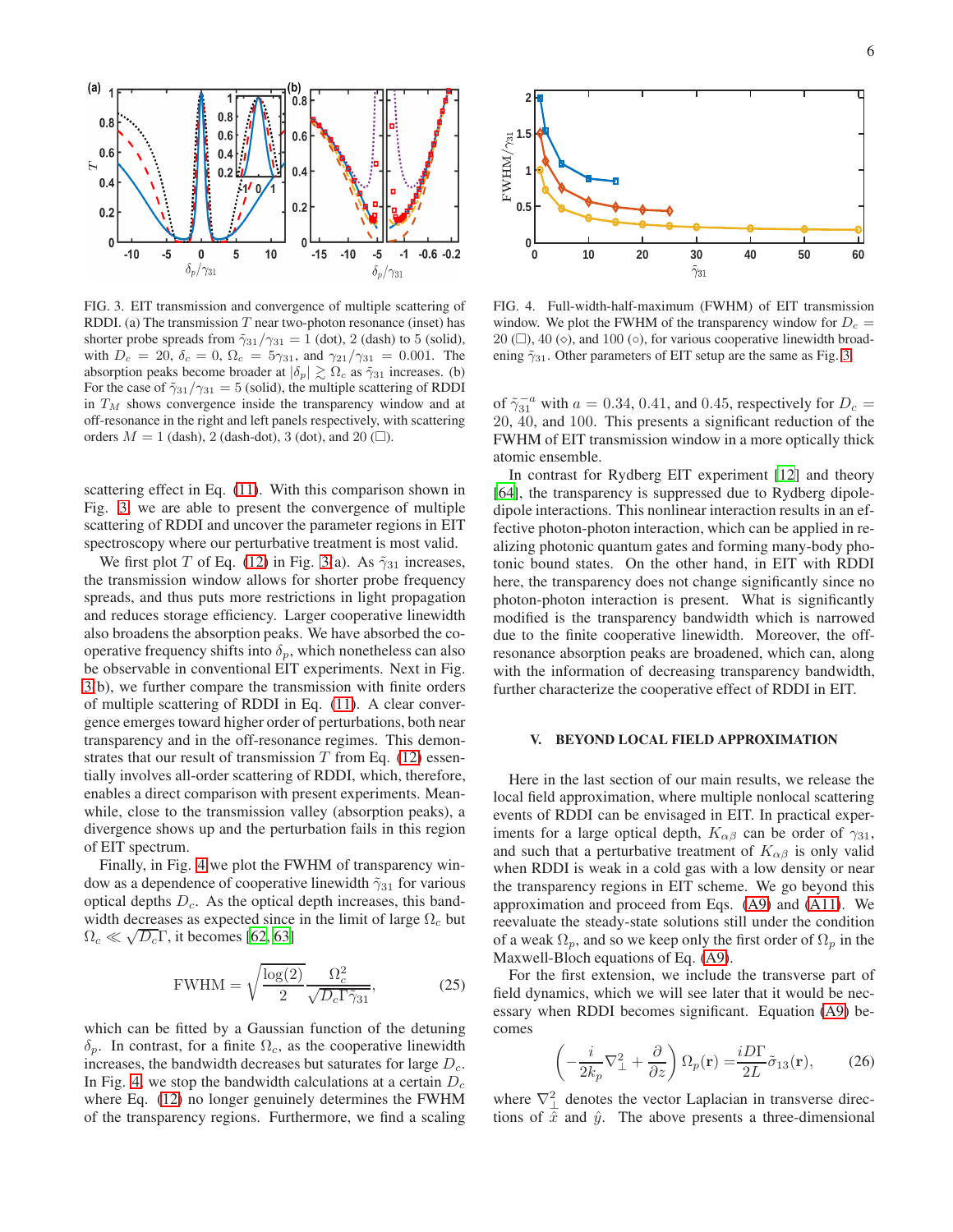propagation equation (note that we use r for the field and the dipole operator) with transverse dynamics, which takes care of refraction if there is strong RDDI.

The second extension goes to Eq. [\(A11\)](#page-9-2), where we release the cross-section average and obtain

$$
0 = \left[i\delta_p - \gamma_{31} - \frac{i|\Omega_c|^2}{4(\delta_2 + i\gamma_{21})}\right] \tilde{\sigma}_{13}^\alpha + i\frac{\Omega_p(\mathbf{r}_\alpha)}{2}
$$

$$
-\sum_{\beta \neq \alpha}^N K_{\alpha\beta} \tilde{\sigma}_{13}^\beta, \tag{27}
$$

where we have substituted Eq. [\(B1\)](#page-9-3). From the above, we further obtain, in discrete forms in space,

<span id="page-6-0"></span>
$$
i\hat{M}\vec{\sigma}_{13} = -\frac{\vec{\Omega}_p}{2},\tag{28}
$$

$$
\vec{\sigma}_{13} = \frac{i}{2} \hat{M}^{-1} \vec{\Omega}_p, \tag{29}
$$

where  $\vec{\sigma}_{13} = [\sigma_{13}(r_1), \sigma_{13}(r_2), ..., \sigma_{13}(r_N)], \vec{\Omega}_p = [\Omega_p(r_1),$  $\Omega_p(r_2), \ldots, \Omega_p(r_N)$ , and

<span id="page-6-2"></span>
$$
M = \begin{bmatrix} -A & K_{1,2} & K_{1,3} & \dots & K_{1,N} \\ K_{2,1} & -A & K_{2,3} & \dots & K_{2,N} \\ K_{3,1} & K_{3,2} & -A & \dots & \vdots \\ \vdots & \vdots & \vdots & \ddots & K_{N-1,N} \\ K_{N,1} & \dots & \dots & K_{N,N-1} & -A \end{bmatrix},
$$
 (30)

with  $A = i\delta_p - \gamma_{31} - i[\Omega_c]^2/[4(\delta_2 + i\gamma_{21})]$  which is also defined in Sec. II. From  $\hat{M}$ , we can see that the dipole operators are induced by or emerged from coupling to nonlocal fields.

With Eqs. [\(26\)](#page-5-2) and [\(29\)](#page-6-0) together, they describe propagation dynamics of a probe field with the effect of RDDI. By combining Eqs. [\(26\)](#page-5-2) and [\(29\)](#page-6-0) in continuous limit, we obtain

<span id="page-6-1"></span>
$$
\left(-\frac{i}{2k_p}\nabla_{\perp}^2 + \frac{\partial}{\partial z}\right)\Omega_p(\mathbf{r}) = -\frac{D\Gamma}{4L} \int \hat{M}^{-1}(\mathbf{r} - \mathbf{r}')\n\times \Omega_p(\mathbf{r}')\rho(\mathbf{r}')d\mathbf{r}',\n\tag{31}
$$

where  $\rho(\mathbf{r})$  is the atomic density. The above results show that probe field dynamics can be influenced by RDDI in both longitudinal and transverse directions. It reduces to conventional EIT in single-particle picture when  $K_{\alpha,\beta} \to 0$ , leading to a local field propagation equation dominated simply by an electric susceptibility  $\chi \propto A^{-1}$ .

From Eq. [\(31\)](#page-6-1), we note that a local field approximation we apply in perturbative treatments is valid only when the field is near the transparency or non-resonant regimes. This means that when the probe field  $\Omega_p(\mathbf{r})$  at arbitrary positions **r** is not significantly attenuated and almost sustains its incident waveform at  $\mathbf{r} = 0$ , that is  $\Omega_p(\mathbf{r}) \approx \Omega_p(\mathbf{r} = 0)$ . Under this condition, the effect of RDDI on the effective decay rate of probe transition is most significant, since the integral in Eq. [\(31\)](#page-6-1) goes through all the atoms. On the other hand, when the probe field is strongly attenuated, according to Eq. [\(31\)](#page-6-1), no significant RDDI manifests in modifying the probe field dynamics. Therefore, to determine the full EIT spectrum and associated linewidth of EIT window, a single quantity of effective decay rate is not sufficient owing to this asymmetry of regimes, especially for an atomic gas with a high optical density.

We can formally solve Eq. [\(31\)](#page-6-1) by Laplace transforms since it has convolution forms between probe field and  $\hat{M}^{-1}$ . We then obtain (first neglecting the refraction terms and assuming a homogeneous gas  $\rho = N/V$ ),

$$
s\bar{\Omega}_p(s) - \Omega_p(z=0) = -\frac{D\Gamma}{4L}(N/L)\bar{M}^{-1}(s)\bar{\Omega}_p(s),
$$
 (32)

where  $F(s) \equiv \int_0^\infty f(r)e^{-sr}dr$  and s represents a complex number as for complex momentum spaces in Laplace transforms of real spatial spaces  $r$  and  $r'$ . This further gives

$$
\bar{\Omega}_p(s) = \frac{\Omega_p(z=0)}{s + \frac{D\Gamma}{4L}(N/L)\bar{M}^{-1}(s)},\tag{33}
$$

which can be inverse transformed in the complex plane back to  $\Omega_p(z=L)$  by

$$
\Omega_p(z=L) = \frac{1}{2\pi i} \oint_{r-iR}^{r+iR} \bar{\Omega}_p(s) e^{sL} ds.
$$
 (34)

To further solve the above  $\Omega_p(z=L)$ , we assume again a perturbative RDDI, such that

$$
M^{-1} = (-A\hat{I} + \hat{K})^{-1} \approx \frac{-1}{A} \left(\hat{I} + \frac{\hat{K}}{A}\right), \quad (35)
$$

where  $\hat{K}$  represents the off-diagonal elements in Eq. [\(30\)](#page-6-2). Now a weak RDDI can be approximated by a far-field expression in  $K(r-r') \rightarrow (3\Gamma/2)(-ie^{i\xi}e^{-i\mathbf{k}_p\cdot(\mathbf{r}-\mathbf{r}')})/\xi$ . We finally obtain

<span id="page-6-3"></span>
$$
\Omega_p(z=L)
$$
\n
$$
\Omega_p(z=0)
$$
\n
$$
= \frac{1}{2\pi i} \oint \frac{e^{sL} ds}{s - \frac{D\Gamma}{4AL} - \frac{D\Gamma}{4AL} \left(\frac{N}{k_p L}\right) \left(\frac{3\Gamma/2}{A}\right) e^{as} \overline{\Gamma}(0, as)},
$$
\n(36)

where *a* is introduced in Laplace transform of  $1/(|r - r'| + a)$ to remove the divergence when  $r \to r'$  and is in unit of space as a complex length scale to renormalize the RRDI at divergence, and  $\Gamma$  is an incomplete Gamma function. The above is a square root of transmission, and the second term in the denominator of Eq. [\(36\)](#page-6-3) is exactly the residue of the complex integral, leading to the EIT transmission ( $T = |\Omega_p(z)|$  $L)/\Omega_p(z=0)|^2$ ) without RDDI,

$$
\log\left(\frac{\Omega_p(z=L)}{\Omega_p(z=0)}\right) = \frac{D\Gamma}{4A}
$$

.

Interestingly, the third term in the denominator of Eq. [\(36\)](#page-6-3) shows the RDDI effect leading to multiple residues in the complex plane, which indicates the failure of expressing EIT spectrum in terms of single effective decay rate. We note that these multiple scales in decay constants show up even for a weak RDDI we consider here. In general, the multiple contributions of collective resonances and decay constants are most evident in low dimensional and dense atomic arrays, and the field propagating through constituent particles can not be genuinely described by a typical Beer–Lambert law [\[49\]](#page-10-38) or Maxwell-Bloch equation in a macroscopic media.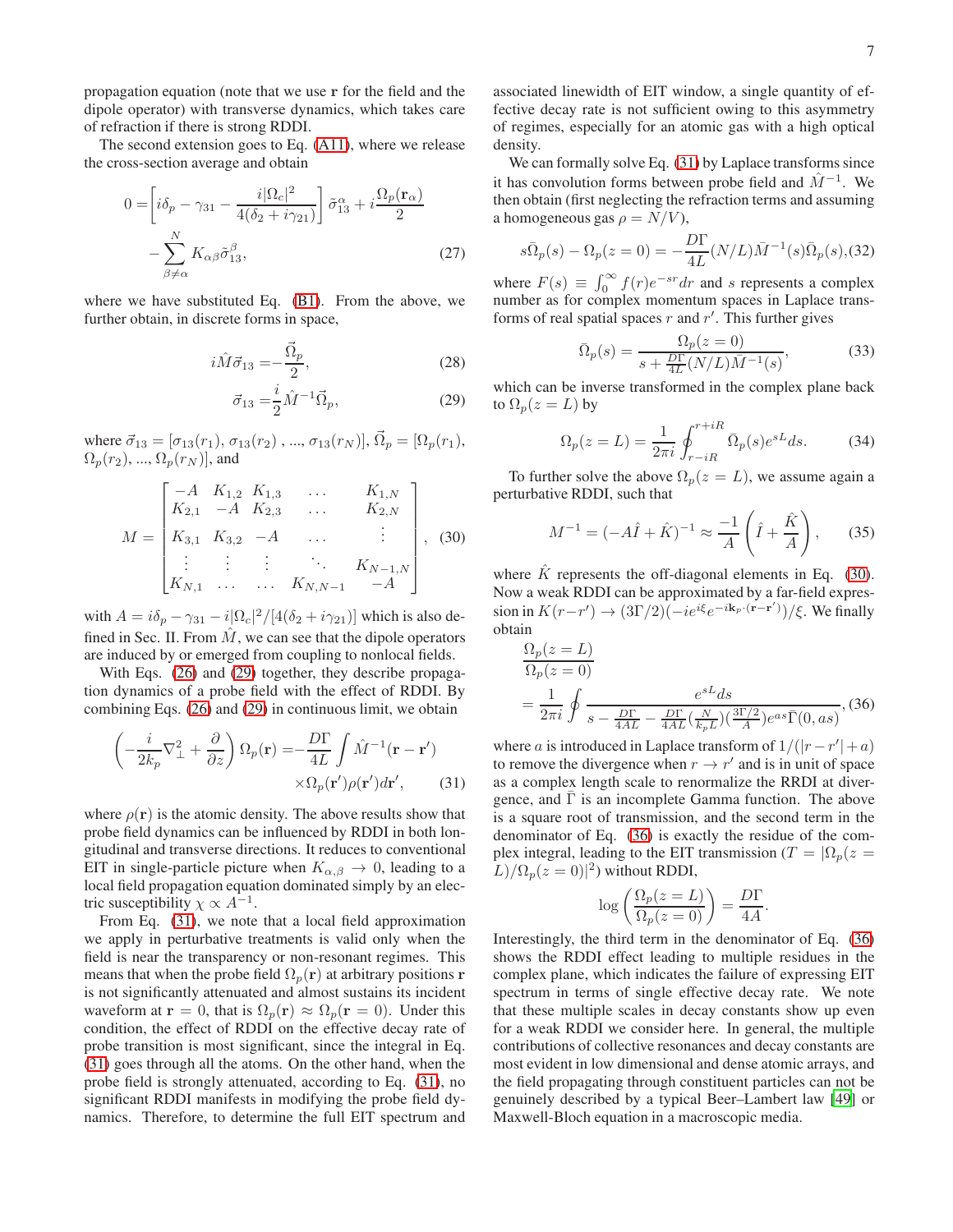## VI. DISCUSSION AND CONCLUSION

Generally speaking, the RDDIs are universal in all lightmatter interacting systems, which are most prominent in a dense media. They are responsible for many intriguing phenomena of superradiance and subradiance, and can be exploited to significantly enhance the performance of quantum storage efficiency in EIT under some tailored collective states [\[65](#page-10-56)]. Both these cooperative spontaneous emissions emerge from strong RDDIs, where multiple scattering of light exchanges between these quantum emitters dominate the dissipation process of the excited atoms.

This universal effect of RDDI should be observable as well in the EIT media, but a systematic and evident study on the collective effect from RDDI has not been reported yet or fully accounted for in most of the theoretical investigations. We note that there are two central assumptions in our theory: weak field excitation and local field approximation. The first assumption gives us the lowest level of hierarchy in the coupled equations, which also associates with the first-order cumulant expansion we apply in this work and ignorance of higher-order atom-atom correlations that would be relevant in dense media. The second assumption allows us to obtain the analytical forms of the RDDI effect on EIT properties, without which resolving the RDDI effect would otherwise require full eigen-spectrum of the system. We think it is the local field approximation that leads to a dramatic RDDI effect in our theoretical treatments, where the contributions of RDDI throughout the whole atomic ensemble are included at the local field. Therefore, our predicted RDDI effect here could be overestimated compared to nowadays EIT experiments. Furthermore, we elaborate that a further advanced but computationally exhaustive quantum Langevin approach may provide a way to get around our assumptions here and take full account of light propagation, system dynamics, and atom-atom correlations in large  $N$  limit.

For highly efficient EIT-based quantum memory applications [\[9](#page-10-5), [66,](#page-11-0) [67\]](#page-11-1), the atomic system is often prepared to be elongated along the propagation direction, leading to a high optical depth for the probe light. In these high optical density experiments, there is no clear observation of the RDDI effect on EIT spectroscopy, except in [\[9\]](#page-10-5) a mild dependence of an optical depth on the cooperative line width is conjectured in determining the experimental parameters by fitting EIT spectra and slow light traces. The fitted decay rate for the probe field transition has been shown to be enhanced two to three times as the optical density increases, which suggests the cooperative effect of RDDI in EIT. As a comparison to our predictions in Fig. [3,](#page-5-0) we have  $\tilde{\gamma}_{31}/\gamma_{31} \sim 27$  and 4.5 for  $R_{\perp}$  = 25 and 10  $\mu$ m, respectively, at  $\rho = 5 \times 10^{10} \text{cm}^{-3}$ with  $D_c = 400$ . This shows the overestimation of our model and quite a deviated range of predicted collective decay rates owing to different geometries of the atoms.

To clearly identify the RDDI effect with genuine comparisons, a further systematic investigation is needed to (i) accurately determine the number of atoms and the associated interacting volume along with its optical density and (ii) acquire weak enough or a single photon source to serve as a probe field excitation. This way, our theory here can provide a direct comparison to the EIT experiments to potentially unravel the RDDI effect on the line narrowing of the transmission window. It seems that a mild optical depth and standard atomic density in our theoretical consideration in Figs. [3](#page-5-0) and [4](#page-5-1) already suggests a clear signature of RDDI. We attribute this clear signature to our perturbative treatments using local field approximation. A complexity can arise when this approximation is released as we have demonstrated in Sec. V, where multiple collective resonances and decay rates may participate in determining EIT transmission. We also note that the role of atom-atom correlations from RDDI can be crucial in light scattering of dense atoms [\[42,](#page-10-57) [56\]](#page-10-46), and they should as well be non-negligible in a large  $N$  and high optical depth system we consider here. To include this effect of light-induced atom-atom correlations which are not accounted for in our theoretical treatment, either the next-order cumulants can be included or quantum Langevin equation in positive- $P$  phase space [\[52](#page-10-41), [68](#page-11-2), [69\]](#page-11-3) can be conducted to go beyond our perturbative treatments here.

As for Langevin equations on the spontaneous emissions [\[26](#page-10-17)], quantum fluctuations or quantum noises play the role in initiating the dissipations of the excited atoms. In EIT, since the probe field intensity is under the normal order of field operators, it is commonly believed that the quantum fluctuations do not play a role in the probe field transmission [\[3,](#page-9-1) [4](#page-10-0)]. We note here that one of the crucial assumption in previous theoretical methods is the weak probe field approximation. Under this perturbation of the probe fields, up to single atomic excitation is allowed, and the collective spin excitation can form and lead to the popular picture of dark-state polariton. This picture sustains the bosonic commutation relations of the quasi-particles in large  $N$  limit and can explain some essential features of quantum storage and retrieval of single photon propagation in EIT media. We emphasize that this assumption can be easily broken when the light-matter interacting system goes beyond the single excitation limit when multiple excitations are present. When we have M atomic excitations in the atomic ensemble with  $M \leq N$ , naturally we face an exponential growth of the number of the states in the dynamical Hilbert space in the order of  $C_M^N \sim \mathcal{O}(N^M)$  if  $M \ll N$ . This indicates a dilemma and challenge we would encounter in any quantum systems when a full capacity of light-matter interactions is considered in describing their system dynamics.

A relevant platform which deviates from the conventional EIT setup and has distinct EIT properties is the Rydberg EIT scheme [\[11](#page-10-7)[–14,](#page-10-8) [70,](#page-11-4) [71\]](#page-11-5). In this platform which utilizes the high-lying Rydberg excited states, significant nonlinear effect of nonlocal dipole-dipole interactions emerge and reduce the performance of the probe field transparency. This interaction leads to the dipole blockade that forbids Rydberg excitations within the blockade radius, along with a significant energy shift away from the conventional transparency condition of two-photon resonance. Here instead we investigate the RDDI effect in the conventional EIT setup, where the dipole-dipole interactions are induced from the light exchanges between the atomic levels of the ground and the first excited states, even though RDDIs by nature have the feature of nonlocal inter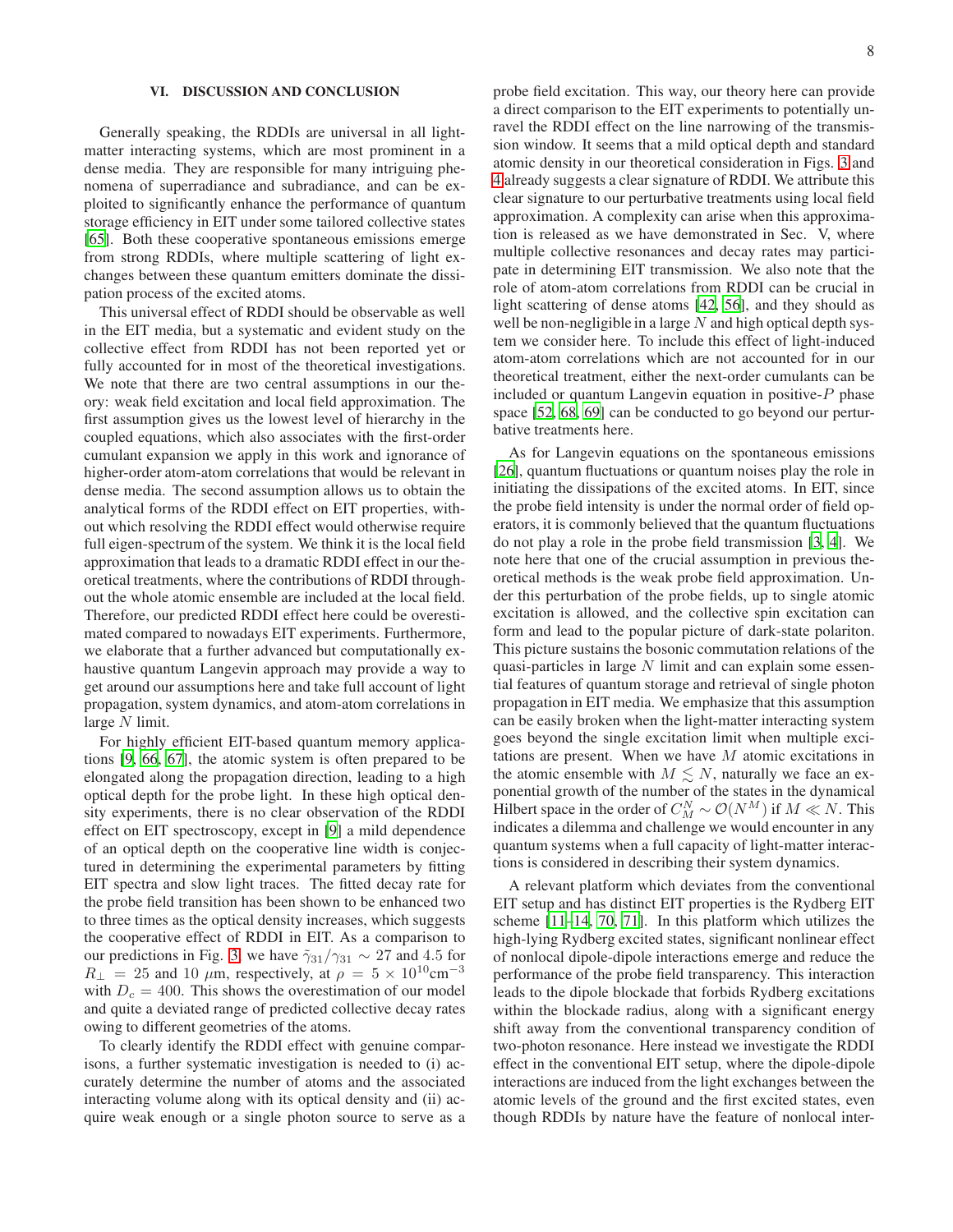action, similar to the Rydberg EIT scheme. By contrast, the dipole-dipole interactions in Rydberg EIT media directly result from the Rydberg excited levels. The theory of Rydberg EIT takes the strategy of single-particle picture with a meanfield average of the Rydberg interactions, which results in an effective nonlocal and nonlinear interaction in EIT spectrum. Two recent studies also present a demand of a more complete understanding of Rydberg EIT system [\[72](#page-11-6), [73\]](#page-11-7), where radiation trapping of scattered photons [\[72\]](#page-11-6) or emerging nontrivial photon correlations [\[73](#page-11-7)] might be crucial to fill the gap between the mean-field models and experiments.

In conclusion, we have theoretically investigated the role of RDDI in EIT properties. We have predicted the effective cooperative linewidth and frequency shift in EIT transmission from the multiple scattering of RDDI, which provides a direct comparison with experiment on the cooperative phenomena in EIT. The allowed transparent probe spread in the EIT transmission window is reduced due to a finite cooperative linewidth, which makes light storage less efficient in EIT-based quantum memory application. The phenomenon of RDDI in EIT should be observable in conventional EIT experiments in atoms with a moderate atomic density and optical depth. Finally, we note that our work here is just a starting point of the study of RDDI in EIT. The discrepancy between the theory and experiment is noted and certainly deserves further exploration.

#### ACKNOWLEDGMENTS

This work is supported by the Ministry of Science and Technology (MOST), Taiwan, under the Grant No. MOST-109-2112-M-001-035-MY3. We are also grateful for support from Thematic Group 1.2 and 3.2 of National Center for Theoretical Sciences in Taiwan.

### Appendix A: Maxwell-Bloch equations for EIT with RDDI

In this section, we derive the equations of motion for EIT with cooperative effects in the probe transition. We first define the slow-varying coherence operators as

$$
\tilde{\sigma}_{13}(z,t) = \frac{1}{N_z} \sum_{\beta=1}^{N_z} \hat{\sigma}_{13}^{\beta}(z,t) e^{i\omega_p t - i\mathbf{k}_p \cdot \mathbf{r}_\beta}, \quad (A1)
$$

$$
\tilde{\sigma}_{23}(z,t) = \frac{1}{N_z} \sum_{\beta=1}^{N_z} \hat{\sigma}_{23}^{\beta}(z,t) e^{i\omega_c t - i\mathbf{k}_c \cdot \mathbf{r}_{\beta}}, \quad (A2)
$$

$$
\tilde{\sigma}_{12}(z,t) = \frac{1}{N_z} \sum_{\beta=1}^{N_z} \hat{\sigma}_{12}^{\beta}(z,t) e^{i\Delta\omega t - i\Delta \mathbf{k} \cdot \mathbf{r}_{\beta}}, \quad \text{(A3)}
$$

where  $\Delta \mathbf{k} = \mathbf{k}_p - \mathbf{k}_c$ , and  $\Delta \omega = c |\Delta \mathbf{k}|$ . Same cross section average is applied for the population operators,

$$
\tilde{\sigma}_{11} = \frac{1}{N_z} \sum_{\beta=1}^{N_z} \hat{\sigma}_{11}^{\beta}(z, t), \ \tilde{\sigma}_{22} = \frac{1}{N_z} \sum_{\beta=1}^{N_z} \hat{\sigma}_{22}^{\beta}(z, t), \n\tilde{\sigma}_{33} = \frac{1}{N_z} \sum_{\beta=1}^{N_z} \hat{\sigma}_{33}^{\beta}(z, t).
$$

These cross-grained averages of the slow-varying variables are typical treatments in solving the propagating quantized electric fields through an atomic medium. Later for predictions of EIT properties, we shall not encounter the effect from cross-grained details, which is true since we take  $N$ and  $N_z \rightarrow \infty$ . In the following, we will consider only onebody atomic operators in the dynamically light-matter coupled equations, which truncates the hierarchy of the equations and equivalently neglects small higher order multi-atom correlations.

In the co-propagating frame  $\tau = t - z/c$ , we obtain the Maxwell-Bloch equations as

<span id="page-8-0"></span>
$$
\frac{d}{d\tau}\tilde{\sigma}_{23} = (i\delta_c - \gamma_{21} - \gamma_{32})\tilde{\sigma}_{23} + i\frac{\Omega_c}{2}(\tilde{\sigma}_{22} - \tilde{\sigma}_{33}) + i\frac{\Omega_p}{2}\tilde{\sigma}_{12}^{\dagger},\tag{A4}
$$

$$
\frac{d}{d\tau}\tilde{\sigma}_{13} = (i\delta_p - \gamma_{31})\tilde{\sigma}_{13} + i\frac{\Omega_c}{2}\tilde{\sigma}_{12} + i\frac{\Omega_p}{2}(\tilde{\sigma}_{11} - \tilde{\sigma}_{33}) - \frac{1}{N_z}\sum_{\alpha=1}^{N_z}\sum_{\beta \neq \alpha}^{N}K_{\alpha\beta}(\tilde{\sigma}_{11}^{\alpha} - \tilde{\sigma}_{33}^{\alpha})\tilde{\sigma}_{13}^{\beta},\tag{A5}
$$

$$
\frac{d}{d\tau}\tilde{\sigma}_{12} = (i\delta_2 - \gamma_{21})\tilde{\sigma}_{12} - i\frac{\Omega_p}{2}\tilde{\sigma}_{23}^{\dagger} + i\frac{\Omega_c^*}{2}\tilde{\sigma}_{13},\tag{A6}
$$

$$
\frac{d}{d\tau}\tilde{\sigma}_{11} = 2\gamma_{31}\tilde{\sigma}_{33} + 2\gamma_{21}\tilde{\sigma}_{22} - i\frac{\Omega_p}{2}\tilde{\sigma}_{13}^{\dagger} + i\frac{\Omega_p^*}{2}\tilde{\sigma}_{13} + \frac{1}{N_z}\sum_{\alpha=1}^{N_z}\sum_{\beta \neq \alpha}^{N} \left[K_{\alpha\beta}(\tilde{\sigma}_{31}^{\alpha}\tilde{\sigma}_{13}^{\beta}) + K_{\alpha\beta}^*(\tilde{\sigma}_{31}^{\beta}\tilde{\sigma}_{13}^{\alpha})\right],\tag{A7}
$$

$$
\frac{d}{d\tau}\tilde{\sigma}_{33} = -\gamma_3 \tilde{\sigma}_{33} + i \frac{\Omega_p}{2} \tilde{\sigma}_{13}^{\dagger} - i \frac{\Omega_p^*}{2} \tilde{\sigma}_{13} + i \frac{\Omega_c}{2} \tilde{\sigma}_{23}^{\dagger} - i \frac{\Omega_c^*}{2} \tilde{\sigma}_{23} - \frac{1}{N_z} \sum_{\alpha=1}^{N_z} \sum_{\beta \neq \alpha}^{N} \left[ K_{\alpha\beta} (\tilde{\sigma}_{31}^{\alpha} \tilde{\sigma}_{13}^{\beta}) + K_{\alpha\beta}^* (\tilde{\sigma}_{31}^{\beta} \tilde{\sigma}_{13}^{\alpha}) \right], \quad (A8)
$$

$$
\frac{d}{dz}\Omega_p = \frac{iD\Gamma}{2L}\tilde{\sigma}_{13},\tag{A9}
$$

where  $K_{\alpha\beta} \equiv (F_{\alpha\beta} + i2G_{\alpha\beta})e^{-i\mathbf{k}_p \cdot \mathbf{r}_{\alpha\beta}}/2$  [30]. The slow-

varying atomic operators, not the cross-grained ones, are de-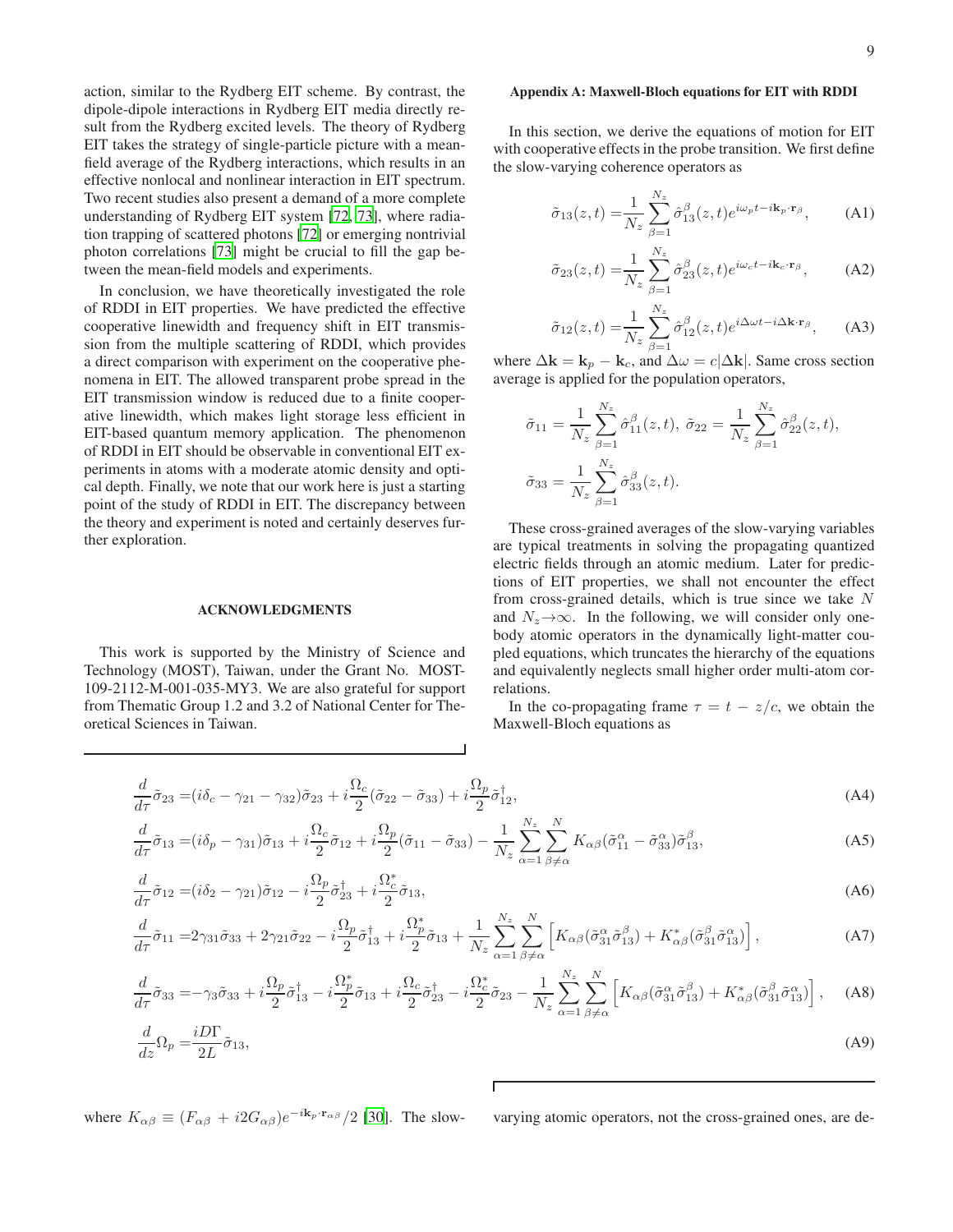noted as  $\tilde{\sigma}_{\mu\nu}^{\beta}$ , and for example,  $\tilde{\sigma}_{13}^{\beta} = \hat{\sigma}_{13}^{\beta} e^{i\omega_p t - i k_p \cdot \mathbf{r}_{\beta}}$ . The optical depth is  $D \equiv \rho \sigma L$  and  $\gamma_3 = 2\gamma_{31} + 2\gamma_{32}$ . The twophoton detuning is  $\delta_2 = \delta_p - \delta_c$ . The RDDI in the probe transition modifies the transition coherence  $\tilde{\sigma}_{13}$  and redistributes the populations of  $\tilde{\sigma}_{11}$  and  $\tilde{\sigma}_{33}$  through multi-atom correlations.

In this  $\Lambda$ -type atomic system, we assume all N atoms are initially prepared in  $|1\rangle$ . In the limit of weak probe field, which corresponds to a linear dependence of  $\Omega_p$  in the coupled equations, we have  $\tilde{\sigma}_{11} = 1$ ,  $\tilde{\sigma}_{22} = \tilde{\sigma}_{33} = 0$ , and  $\tilde{\sigma}_{23} = 0$ . The relevant equations for atomic coherences (with implicit spatial dependence of  $z$ ) are

<span id="page-9-2"></span>
$$
\frac{d}{d\tau}\tilde{\sigma}_{12} \approx (i\delta_2 - \gamma_{21})\tilde{\sigma}_{12} + i\frac{\Omega_c^*}{2}\tilde{\sigma}_{13},\tag{A10}
$$

$$
\frac{d}{d\tau}\tilde{\sigma}_{13} \approx (i\delta_p - \gamma_{31})\tilde{\sigma}_{13} + i\frac{\Omega_c}{2}\tilde{\sigma}_{12} + i\frac{\Omega_p}{2} \n- \frac{1}{N_z} \sum_{\alpha=1}^{N_z} \sum_{\beta \neq \alpha}^{N} K_{\alpha\beta} \tilde{\sigma}_{13}^{\beta}.
$$
\n(A11)

### Appendix B: Steady state solutions

Here we proceed to solve the steady-state solutions of the coupled equations in Appendix A. 2 and present how the effect of RDDI modifies the EIT spectrum. The steady state solution of the ground state coherence from Eq. [\(A10\)](#page-9-2) gives

<span id="page-9-3"></span>
$$
\tilde{\sigma}_{12} = \frac{-\Omega_c^*/2}{\delta_2 + i\gamma_{21}} \tilde{\sigma}_{13}.
$$
 (B1)

We then substitute  $\tilde{\sigma}_{12}$  from the above in Eq. [\(A11\)](#page-9-2), and in the zeroth order of  $K_{\alpha\beta}$ , for a real constant  $\Omega_c$ , we derive the coherence of the probe transition (now retrieving the spatial dependence for clarity)

<span id="page-9-4"></span>
$$
\tilde{\sigma}_{13}^{(0)}(z) = \frac{-i\Omega_p(z)/2}{i\delta_p - \gamma_{31} - \frac{i\Omega_c^2/4}{\delta_2 + i\gamma_{21}}} \equiv \frac{-i\Omega_p(z)/2}{A}, \quad \text{(B2)}
$$

which is proportional to the electric field susceptibility in conventional EIT theory without cooperative effects. We define A above for later concise representation of the cooperative effect on the linewidth of EIT spectrum.

Next for the first-order perturbation of  $K_{\alpha\beta}$ , we apply the zeroth order results of Eq. [\(B2\)](#page-9-4) to Eq. [\(A11\)](#page-9-2) and obtain

<span id="page-9-5"></span>
$$
\tilde{\sigma}_{13}^{(1)}(z) = \frac{-i\Omega_p(z)/2}{A} + \frac{1}{AN_z} \sum_{\alpha=1}^{N_z} \sum_{\beta \neq \alpha}^{N} K_{\alpha\beta} \tilde{\sigma}_{13}^{\beta,(0)}(\mathbf{r}_{\beta}),
$$
\n(B3)

where a coupling between the atomic coherences at  $z$  and other positions  $\mathbf{r}_{\beta} \neq \mathbf{r}_{\alpha}$  appears due to RDDI. Equation [\(B3\)](#page-9-5) essentially describes nonlocal interactions of the fields. We proceed to apply the local field approximation to Eq. [\(B3\)](#page-9-5) and obtain

<span id="page-9-6"></span>
$$
\tilde{\sigma}_{13}^{(1)}(z) = \frac{-i\Omega_p(z)/2}{A_N} + \frac{f_C - i\Omega_p(z)/2}{A}
$$
, (B4)

where  $f_C = N_z^{-1} \sum_{\alpha=1}^{N_z} \sum_{\beta \neq \alpha}^{N} K_{\alpha\beta} A$  denotes the cooperative dipole-dipole interactions between the cross-grained region and all the other atoms in the ensemble. We calculate the leading order of  $f_C$  in the main paper, which is independent of the cross-grained region and is cooperatively enhanced due to the involvement of all N atoms of the medium.

From light propagation of Eq. [\(A9\)](#page-8-0) in the Maxwell-Bloch equations, we replace the above  $\tilde{\sigma}_{13}$  with  $\tilde{\sigma}_{13}^{(1)}(z)$  of Eq. [\(B4\)](#page-9-6), and  $\Omega_p(L)$  becomes

$$
\log\left(\frac{\Omega_p(L)}{\Omega_p(0)}\right) = \frac{D\Gamma}{4}\left(\frac{1}{A} + \frac{f_C}{A^2}\right) \approx \frac{D\Gamma}{4}\frac{1}{A - f_C}, \quad (B5)
$$

where the approximate form in the above is valid when  $|f_C| \ll |A|$ , and it suggests that there is an effective  $\tilde{\delta}_p^{(1)}$  and  $\tilde{\gamma}_{31}^{(1)}$  in A, which are

$$
\tilde{\delta}_p^{(1)} = \delta_p - \text{Im}[f_C], \ \tilde{\gamma}_{31}^{(1)} = \gamma_{31} + \text{Re}[f_C]. \tag{B6}
$$

These represent a cooperative frequency shift in  $\delta_p$  and linewidth broadening (larger than  $\gamma_{31}$ ) respectively, and their superscripts denote the single scattering event of RDDI.

To account for the multiple scattering effect in EIT theory, similar to the treatment of coherent scattering of twolevel atoms [\[74](#page-11-8)[–76\]](#page-11-9), we obtain the steady state solutions of Eq. [\(A11\)](#page-9-2) by considering a second-order perturbation, which reads

$$
0 = A\tilde{\sigma}_{13}^{(2)} + \frac{i\Omega_p}{2} - f_C \tilde{\sigma}_{13}^{(1)}.
$$
 (B7)

From the above and using the result of  $\tilde{\sigma}_{13}^{(1)}$ , we have

$$
\tilde{\sigma}_{13}^{(2)} = \frac{-i\Omega_p}{2} \left[ \frac{1}{A} + \frac{f_C}{A^2} + \frac{f_C^2}{A^3} \right].
$$
 (B8)

Again from Eq. [\(A9\)](#page-8-0), we obtain the output field,

$$
\log\left(\frac{\Omega_p(L)}{\Omega_p(0)}\right) = \frac{D\Gamma}{4L} \int_0^L dz \left[\frac{1}{A} + \frac{f_C}{A^2} + \frac{f_C^2}{A^3}\right],
$$
  

$$
\approx \frac{D\Gamma}{4} \frac{1}{A - f_C},
$$
 (B9)

where the approximate form can be derived from the first line by using Taylor expansion,  $(1-x)^{-1} = \sum_{n=0} x^n$  for  $x < 1$ .

- <span id="page-9-0"></span>[1] S. E. Harris, J. E. Field, and A. Imamoğlu, Phys. Rev. Lett. 64, 1107 (1990).
- [2] S. E. Harris, Physics Today 50, 36 (1997).
- <span id="page-9-1"></span>[3] M. D. Lukin, Rev. Mod. Phys. 75, 457 (2003).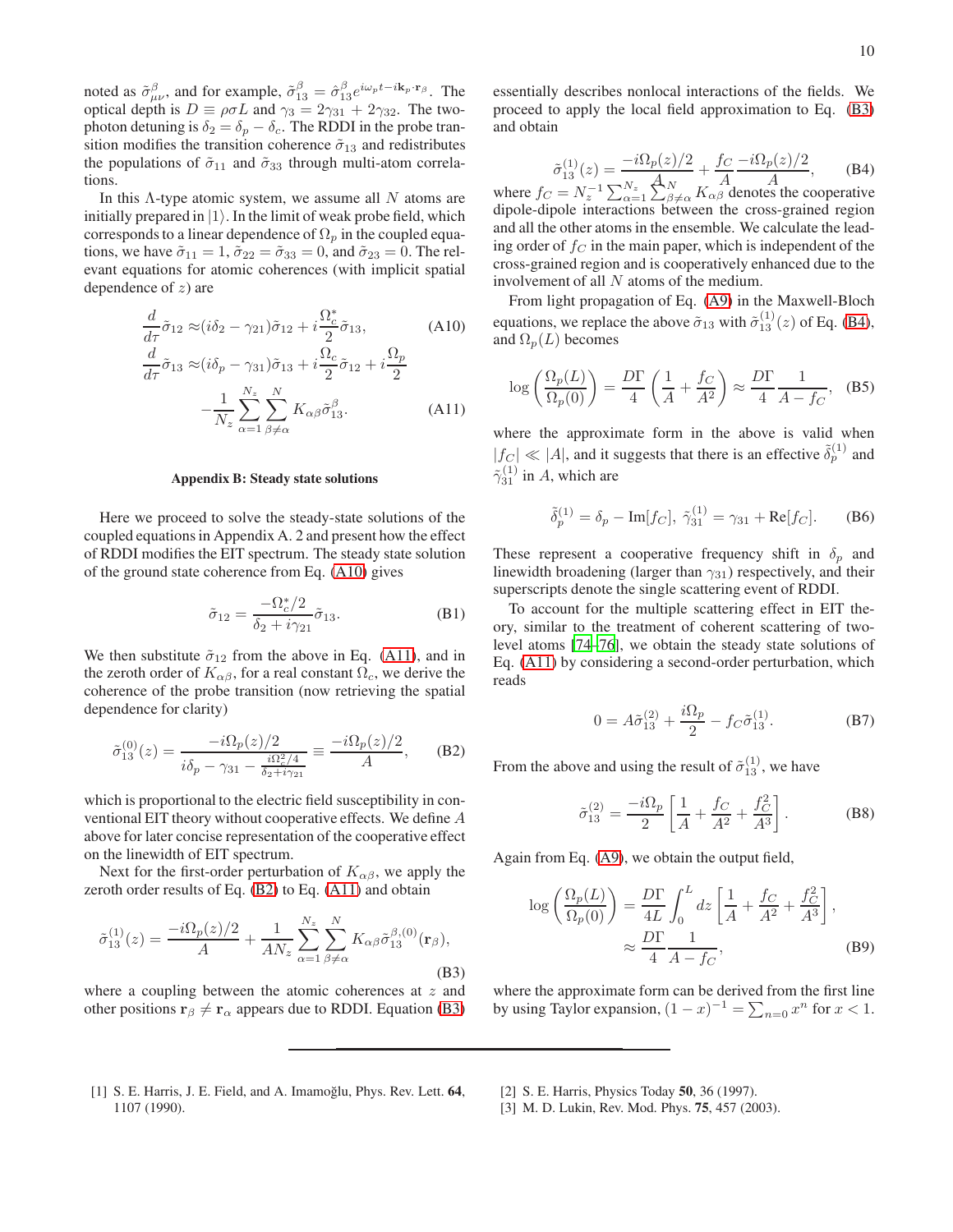- <span id="page-10-0"></span>[4] M. Fleischhauer, A. Imamoglu, and J. P. Marangos, Rev. Mod. Phys. 77, 633 (2005).
- <span id="page-10-1"></span>[5] K. Hammerer, A. S. Sørensen, and E. S. Polzik, Rev. Mod. Phys. 82, 1041 (2010).
- <span id="page-10-2"></span>[6] L. V. Hau, S. E. Harris, Z. Dutton, and C. H. Behroozi, Nature 397, 594 (1999).
- <span id="page-10-3"></span>[7] U. Schnorrberger, J. D. Thompson, S. Trotzky, R. Pugatch, N. Davidson, S. Kuhr, and I. Bloch, Phys. Rev. Lett. 103 033003 (2009).
- <span id="page-10-4"></span>[8] M. Fleischhauer and M. D. Lukin, Phys. Rev. A 65, 022314 (2002).
- <span id="page-10-5"></span>[9] Y.-F. Hsiao, P.-J. Tsai, H.-S. Chen, S.-X. Lin, C.-C. Hung, C.- H. Lee, Y.-H. Chen, Y.-F. Chen, I. A. Yu, and Y.-C. Chen, Phys. Rev. Lett. 120, 183602 (2018).
- <span id="page-10-6"></span>[10] Y.Wang, J. Li, S. Zhang, K. Su, Y. Zhou, K. Liao, S. Du, H. Yan, and S.-L. Zhu, Nat. Photon. 13, 346 (2019).
- <span id="page-10-7"></span>[11] M. Saffman, T. G. Waller, and K. Mølmer, Rev. Mod. Phys. 82, 2313 (2010).
- <span id="page-10-42"></span>[12] J. D. Pritchard, D. Maxwell, A. Gauguet, K. J. Weatherill, M. P. A. Jones, C. S. Adams, Phys. Rev. Lett. 105, 193603 (2010).
- [13] Y. O. Dudin and A. Kuzmich, Science 336, 887 (2012).
- <span id="page-10-8"></span>[14] T. Peyronel, O. Firstenberg, Q. Liang, S. Hofferberth, A. V. Gorshkov, T. Pohl, M. D. Lukin, and V. Vuletic, Nature 488, 57 (2012).
- <span id="page-10-9"></span>[15] M. Mücke, E. Figueroa, J. Bochmann, C. Hahn, K. Murr, S. Ritter, C. J. Villas-Boas, and G. Rempe, Nature 465, 755 (2010).
- <span id="page-10-10"></span>[16] T. Kampschulte, W. Alt, S. Manz, M. Martinez-Dorantes, R. Reimann, S. Yoon, D. Meschede, M. Bienert, and G. Morigi, Phys. Rev. A 89, 033404 (2014).
- <span id="page-10-11"></span>[17] R. Röhlsberger, H.-C. Wille, K. Schlage, and B. Sahoo, Nature 482, 199 (2012).
- <span id="page-10-12"></span>[18] P. R. Hemmer, A. V. Turukhin, M. S. Shahriar, and J. A. Musser, Opt. Lett. 26, 361 (2001).
- <span id="page-10-13"></span>[19] V. M. Acosta, K. Jensen, C. Santori, D. Budker, and R. G. Beausoleil, Phys. Rev. Lett. 110, 213605 (2013).
- <span id="page-10-14"></span>[20] G. B. Serapiglia, E. Paspalakis, C. Sirtori, K. L. Vodopyanov, and C. C. Phillips, Phys. Rev. Lett. 84, 1019 (2000).
- <span id="page-10-15"></span>[21] B. S. Ham, P. R. Hemmer, and M. S. Shahriar, Opt. Comm. 144, 227 (1997).
- [22] A. V. Turukhin, V. S. Sudarshanam, M. S. Shahriar, J.A. Musser, B. S. Ham, and P. R. Hemmer, Phys. Rev. Lett. 88, 023602 (2001).
- [23] J. J. Longdell, E. Fraval, M. J. Sellars, and N. B. Manson, Phys. Rev. Lett. 95, 063601 (2005).
- [24] E. Baldit, K. Bencheikh, P. Monnier, S. Briaudeau, J.A. Levenson, V. Crozatier, I. Lorgeré, F. Bretenaker, J. L. Le Gouët, O. Guillot-Noël, and Ph. Goldner, Phys. Rev. B 81, 144303 (2010).
- <span id="page-10-16"></span>[25] G. Heinze, C. Hubrich, and T. Halfmann, Phys. Rev. Lett. 111, 033601 (2013).
- <span id="page-10-17"></span>[26] M. O. Scully and M. S. Zubairy, *Quantum Optics* (Cambridge University Press, 1997).
- <span id="page-10-18"></span>[27] L. Jiang, H. Pu, W. Zhang, and H. Y. Ling, Phys. Rev. A 80, 033606 (2009).
- <span id="page-10-19"></span>[28] H. H. Jen and Daw-Wei Wang, Phys. Rev. A 87, 061802(R) (2013).
- <span id="page-10-20"></span>[29] H. H. Jen and Daw-Wei Wang, J. Opt. Soc. Am. B 31, 2931 (2014).
- <span id="page-10-21"></span>[30] R. H. Lehmberg, Phys. Rev. A 2, 883 (1970).
- <span id="page-10-22"></span>[31] R. H. Dicke, Phys. Rev. 93, 99 (1954).
- <span id="page-10-23"></span>[32] M. Gross and S. Haroche, Phys. Rep. 93 301 (1982).
- <span id="page-10-24"></span>[33] S. L. Bromley, B. Zhu, M. Bishof, X. Zhang, T. Bothwell, J. Schachenmayer, T. L. Nicholson, R. Kaiser, S. F. Yelin, M. D. Lukin, A. M. Rey, and J. Ye, Nat. Commun. 7:11039 (2016).
- <span id="page-10-25"></span>[34] W. Guerin, M. O. Araújo, and R. Kaiser, Phys. Rev. Lett. 116,

083601 (2016).

- <span id="page-10-26"></span>[35] Y. Sonnefraud, N. Verellen, H. Sobhani, G. A.E. Vandenbosch, V. V. Moshchalkov, P. V. Dorpe, P. Nordlander, and S. A. Maier, ACS Nano 4, 1664 (2010).
- <span id="page-10-27"></span>[36] B. H. McGuyer, M. McDonald, G. Z. Iwata, M. G. Tarallo, W. Skomorowski, R. Moszynski, and T. Zelevinsky, Nat. Phys. 11, 32 (2015).
- <span id="page-10-28"></span>[37] S. D. Jenkins, J. Ruostekoski, N. Papasimakis, S. Savo, and N. I. Zheludev, Phys. Rev. Lett. 119, 053901 (2017).
- <span id="page-10-29"></span>[38] R. Röhlsberger, K. Schlage, B. Sahoo, S. Couet, and R. Rüffer, Science 328, 1248 (2010).
- <span id="page-10-30"></span>[39] J. Keaveney, A. Sargsyan, U. Krohn, I. G. Hughes, D. Sarkisyan, and C. S. Adams, Phys. Rev. Lett. 108, 173601 (2012).
- <span id="page-10-31"></span>[40] Z. Meir, O. Schwartz, E. Shahmoon, D. Oron, and R. Ozeri, Phys. Rev. Lett. 113, 193002 (2014).
- <span id="page-10-32"></span>[41] J. Pellegrino, R. Bourgain, S. Jennewein, Y. R. P. Sortais, A. Browaeys, S. D. Jenkins, and J. Ruostekoski, Phys. Rev. Lett. 113, 133602 (2014).
- <span id="page-10-57"></span>[42] S. Jennewein, M. Besbes, N. J. Schilder, S. D. Jenkins, C. Sauvan, J. Ruostekoski, J.-J. Greffet, Y. R. P. Sortais, and A. Browaeys, Phys. Rev. Lett. 116, 233601 (2016).
- <span id="page-10-48"></span>[43] S. D. Jenkins, J. Ruostekoski, J. Javanainen, R. Bourgain, S. Jennewein, Y. R. P. Sortais, and A. Browaeys, Phys. Rev. Lett. 116, 183601 (2016).
- <span id="page-10-33"></span>[44] S. J. Roof, K. J. Kemp, M. D. Havey, and I. M. Sokolov, Phys. Rev. Lett. 117, 073003 (2016).
- <span id="page-10-34"></span>[45] M. H. Oliveira, C. E. Máximo, and C. J. Villas-Boas, Phys. Rev. A 104, 063704 (2021).
- <span id="page-10-35"></span>[46] S. Jennewein, L. Brossard, Y. R. P. Sortais, A. Browaeys, P. Cheinet, J. Robert, and P. Pillet, Phys. Rev. A 97, 053816 (2018).
- <span id="page-10-36"></span>[47] M. O. Araújo, I. Krešić, R. Kaiser, and W. Guerin, Phys. Rev. Lett. 117, 073002 (2016).
- <span id="page-10-37"></span>[48] R. T. Sutherland and F. Robicheaux, Phys. Rev A 93, 023407 (2016).
- <span id="page-10-38"></span>[49] L. Chomaz, L. Corman, T. Yefsah, R. Desbuquois, and J. Dalibard, New J. Phys. 14, 055001 (2012).
- <span id="page-10-39"></span>[50] C. Cohen-Tannoudji, J. Dupont-Rock, and G. Grynberg, *Atomphoton interactions: Basic processes and applications* (John Wiley & Sons, 1992).
- <span id="page-10-40"></span>[51] R. Kubo, J. Phys. Soc. Jap. Vol. 17, 1100 (1962).
- <span id="page-10-41"></span>[52] P. D. Drummond and S. J. Carter, J. Opt. Soc. Am. B 4, 1565 (1987).
- <span id="page-10-43"></span>[53] S. Sevinçli, N. Henkel, C. Ates, and T. Pohl, Phys. Rev. Lett. 107, 153001 (2011).
- <span id="page-10-44"></span>[54] H. H. Jen, M.-S. Chang, and Y.-C. Chen, Phys. Rev. A 94, 013803 (2016).
- <span id="page-10-45"></span>[55] H. H. Jen, Phys. Rev. A **96**, 023814 (2017).
- <span id="page-10-46"></span>[56] F. Robicheaux and R. T. Sutherland, Phys. Rev. A 101, 013805 (2020).
- <span id="page-10-47"></span>[57] F. Andreoli, M. J. Gullans, A. A. High, A. Browaeys, and D. E. Chang, Phys. Rev. X 11, 011026 (2021).
- <span id="page-10-49"></span>[58] N. E. Rehler and J. H Eberly, Phys. Rev A 3, 1735 (1971).
- <span id="page-10-50"></span>[59] I. E. Mazets and G. Kurizski, J. Phys. B 40, F105 (2007).
- <span id="page-10-51"></span>[60] M. O. Scully, Phys. Rev. Lett. **102**, 143601 (2009).
- <span id="page-10-52"></span>[61] H. H. Jen, Ann. of Phys. (N.Y.) **360**, 556 (2015).
- <span id="page-10-53"></span>[62] M. D. Lukin, M. Fleischhauer, A. S. Zibrov, H. G. Robinson, V. L. Velichansky, L. Hollberg, and M. O. Scully, Phys. Rev. Lett. 79, 2959 (1997).
- <span id="page-10-54"></span>[63] Y.-C. Wei, B.-H. Wu, Y.-F. Hsiao, P.-J. Tsai, and Y.-C. Chen, Phys. Rev. A 102, 063720 (2020).
- <span id="page-10-55"></span>[64] D. Petrosyan, J. Otterbach, and M. Fleischhauer, Phys. Rev. Lett. 107, 213601 (2011).
- <span id="page-10-56"></span>[65] A. Asenjo-Garcia, M. Moreno-Cardoner, A. Albrecht, H. J.